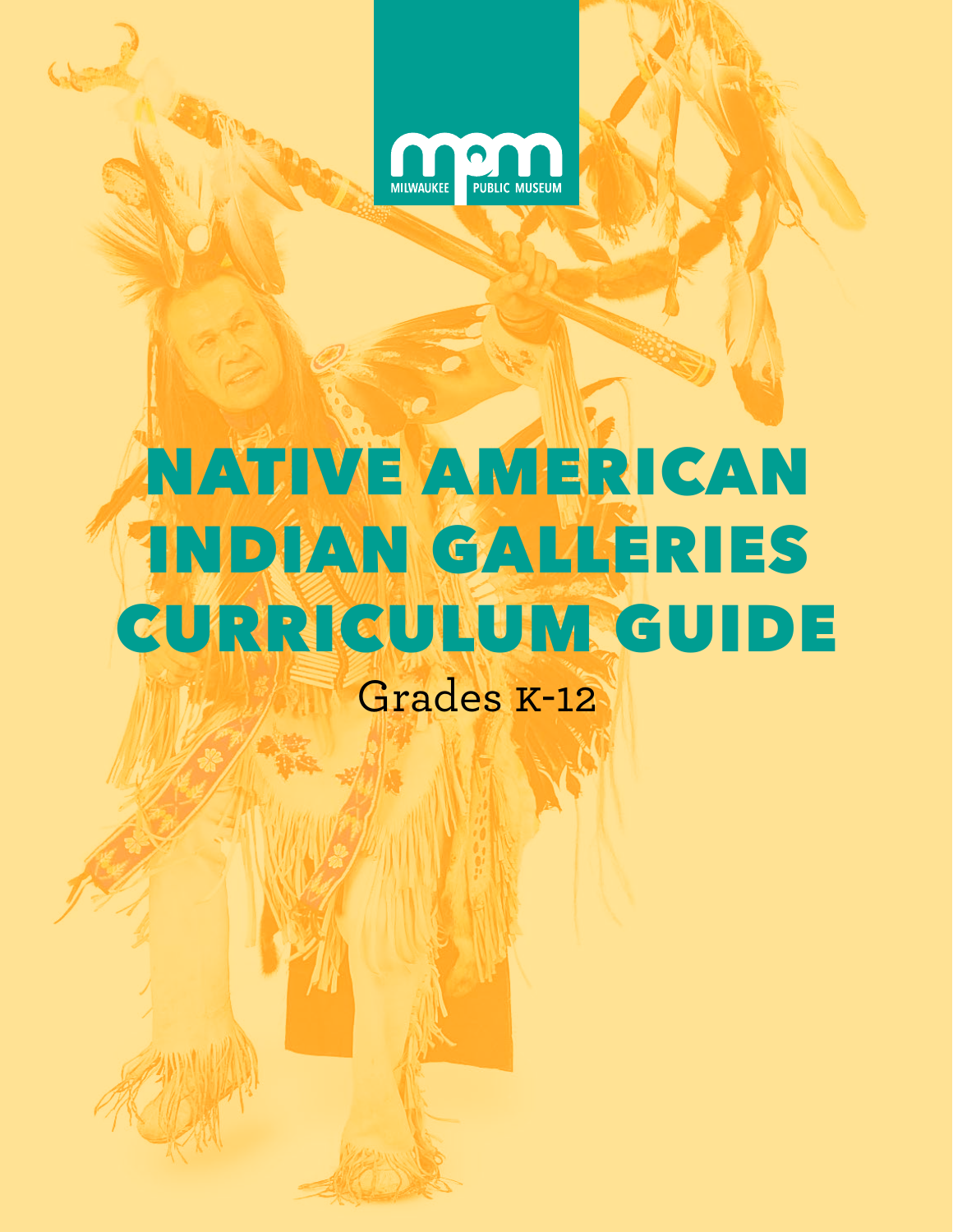# TABLE OF CONTENTS

| Introduction to the North American Indian Galleries  3                                                                                       |
|----------------------------------------------------------------------------------------------------------------------------------------------|
|                                                                                                                                              |
| Native Americans Before European Contact4<br>Native Americans After European Contact 4<br>Wisconsin Native Americans After European Contact5 |
| Northwest Coast Kawakiutl Plank House 11                                                                                                     |
|                                                                                                                                              |
|                                                                                                                                              |
|                                                                                                                                              |

# CONTACT INFORMATION

**By Phone:** 414-278-2714 or 888-700-9069

**Email:** curriculum@mpm.edu

## **Field Trip Call Center Hours:**

9 a.m. to 4:15 p.m. Monday – Friday 9 a.m. to 3 p.m. Saturday 10 a.m. to 3 p.m. Sunday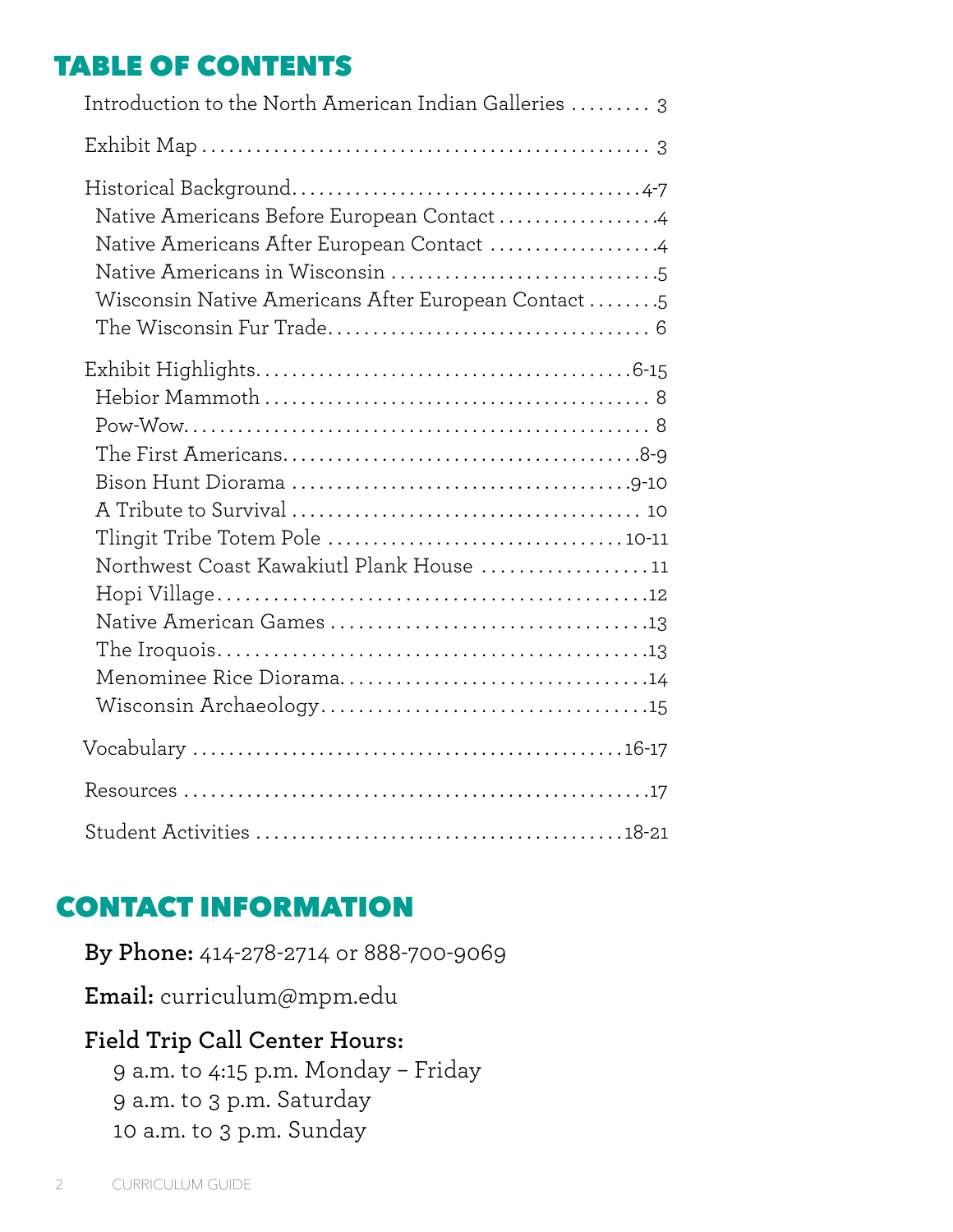# INTRODUCTION TO THE NORTH AMERICAN INDIAN GALLARIES

The galleries, located primarily on the second floor of the Museum, explore North American Indian culture and history—past and present—through an array of dioramas, interactive components, and artifacts. These include the world-famous Bison Hunt Diorama, the Pow-Wow Grand Entry Scene, an exhibit on traditional games, Wisconsin archaeology, and life-size models of a Northwest Indian plank house and Hopi Pueblo. Visitors can explore the habitats of Wisconsin's Woodland Indians, and observe excellent examples of porcupine quillwork, beadwork, weaving, and other crafts. The Wisconsin archaeology section features artifacts from Aztalan, the state's most significant archaeological site, and more than 50 different projectile points from Wisconsin.



# EXHIBIT MAP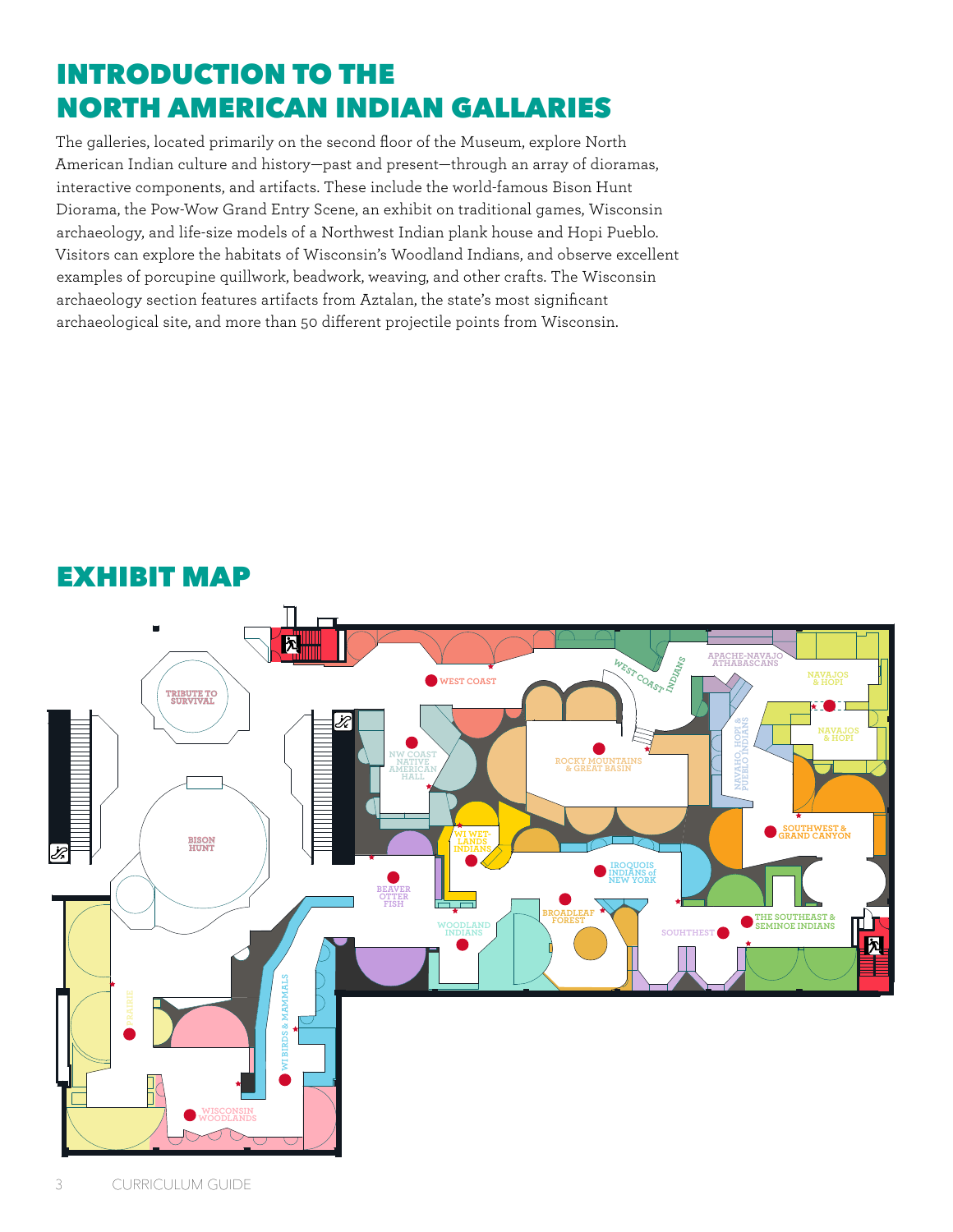# HISTORICAL BACKGROUND

## **Native Americans before European Contact**

During the most recent ice age, lasting from 30,000 to 10,000 years ago, Paleo-Indians, the ancestors of Native Americans, followed herds of animals from Siberia across Beringia, a land bridge connecting Asia and North America (or via a coastal route) into what is today Alaska. These early inhabitants did not settle in one place but moved continually, living in short-term, seasonal settlements. By 8000 BCE, they had spread throughout North and South America.

Many have an image of pre-Columbian North America as a sparsely populated virgin land. In fact, millions of native people inhabited North America by the mid-fifteenth century, and the pre-contact population is estimated at approximately 112 million.

Although few textbooks today use the word "primitive" to describe pre-contact Native Americans, many still convey the impression that North American Indians consisted simply of small migratory bands that subsisted through hunting, fishing, and gathering wild plants. In fact, Native Americans eventually developed rich, diverse, and sophisticated societies. Food discovered and domesticated by Native Americans would transform the diet of Europe and Asia. Native Americans also made many crucial though often neglected—contributions to modern medicine, art, architecture, and ecology.

During the thousands of years preceding European contact, the Native American people cultivated plants for food, dyes, medicines, and textiles, domesticated animals, established extensive patterns of trade and built cities, produced monumental architecture, developed intricate religious beliefs, and constructed a wide variety of social and political organization ranging from kin-based bands and tribes to city-states and confederations. Like other early societies around the world, Native Americans adapted to diverse and demanding environments, and reshaped those environments to meet their needs.

At least 2,000 distinct languages were spoken in the Americas in 1492. Cultural differences were marked. Some Indian peoples belonged to small bands of hunters and gatherers; some practiced sophisticated, irrigated agriculture.

## **Native Americans after European Contact**

Contact with the New World led to the European colonization of the Americas. While the population of Eurasian peoples in the Americas grew steadily, indigenous people were pushed into other territories and the population plummeted. Eurasian diseases such as influenza, measles, smallpox, bubonic plague, and pneumonic plagues devastated the Native Americans who did not have immunity to them. Conflict and outright warfare with Europeans further reduced populations and disrupted traditional societies. The extent and causes of the decline have long been a subject of academic debate, along with its characterization as a genocide.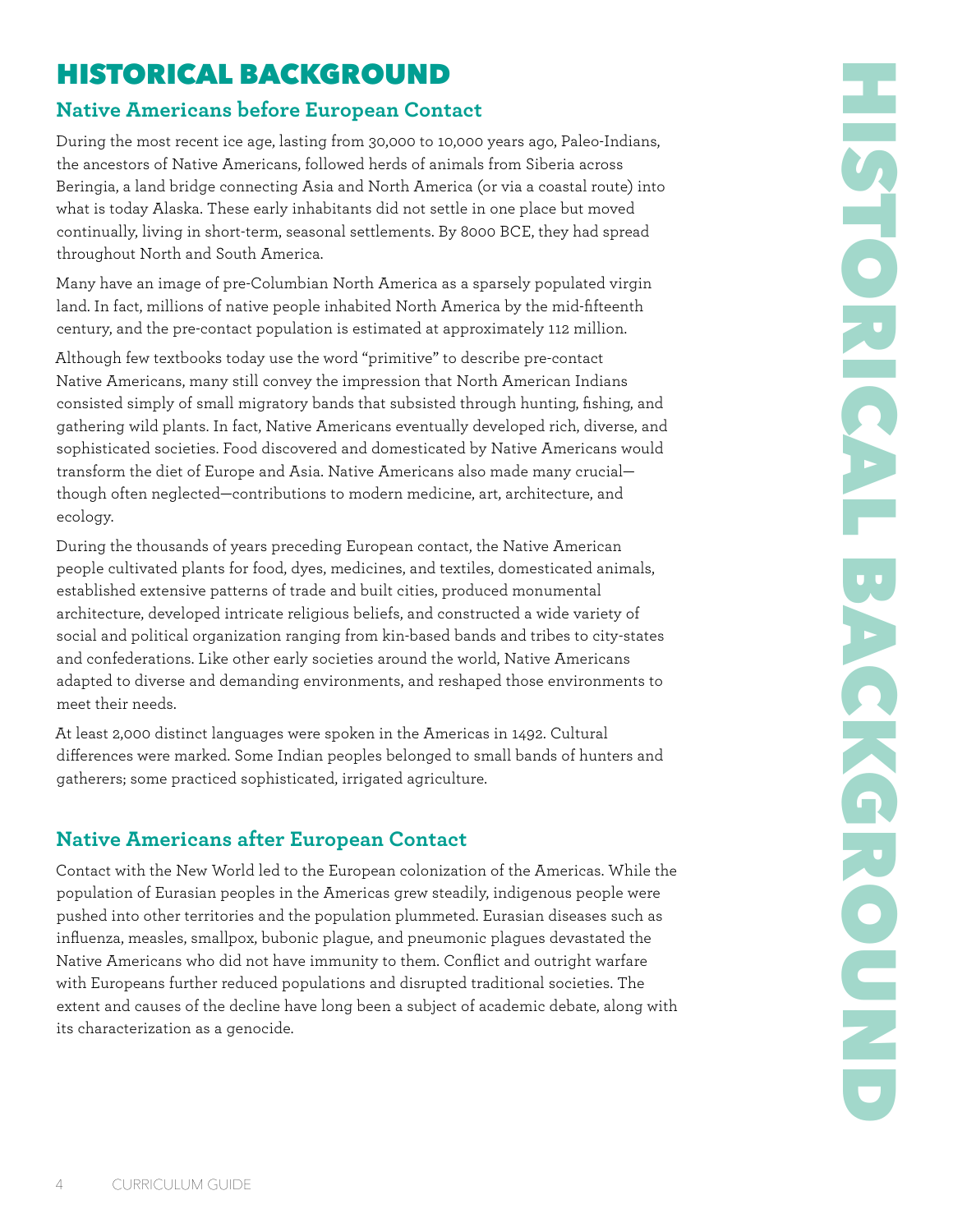## **Native Americans in Wisconsin**

Archaeological evidence suggests that the early peoples of Wisconsin arrived about 14,000 to 12,000 years ago. Archeologists have found many clues to the past lives of the native peoples in this region through the excavation and study of sites across the state, including effigy mounds, petroglyphs, and burial sites.

Mississippian culture was also a significant era in the history of the early populations in Wisconsin over 1,000 years ago. In Wisconsin, these people are called Oneota. They lived in villages and planted gardens to grow crops such as corn, beans, and squash. They had a complex trade network that extended to both the Atlantic and the Gulf coasts.

Before European contact, Native Americans lived throughout the region farming, hunting and gathering, and maintaining strong family ties and cultural traditions within their respective tribes. American Indians in Wisconsin have a rich cultural heritage that has been passed down from generation to generation by tribal elders.

We do not know the names of the Native American groups of Wisconsin's distant past. The names we know today are often names given to groups by the early Europeans who met them. The tribes that were in Wisconsin prior to European arrival and still remain here are the Ho-Chunk (Winnebago), Menominee, Ojibwe (Chippewa), and Potawatomi. The Oneida, Stockbridge-Munsee Band, and Brothertown Indians arrived in Wisconsin in the 1820s and 1830s. Tribes that once were in Wisconsin, some of them for a short time, such as the Huron, Illinois, Kickapoo, Miami, Ottawa, Sac and Fox, and Santee Sioux have moved on.

#### **Wisconsin Native Americans after European Contact**

The first European to visit Wisconsin may have been interpreter Etienne Brule (ca. 1592-1632). In 1622 or 1623, he traveled around Lake Superior, but the account of his trip was only written down from hearsay after his death. Information about Wisconsin also appears on Samuel de Champlain's map of New France published in 1632 — two years before Jean Nicolet reached Wisconsin — and is presumed to have come to Champlain from Brule. Most scholars agree that another of Champlain's interpreters, Jean Nicolet (1598-1642), did in fact reach Wisconsin and landed near Green Bay in 1634.

Brule and Nicolet were sent west by Samuel de Champlain to see if a water route to the Pacific existed. They didn't find one, of course, but they did find a very rich source of furs on which the French authorities could turn a handsome profit, providing the furs could be brought to Montreal and shipped back to France.

The first traders in Wisconsin were the Sieur de Groseilliers (1618-1684) and Pierre Radisson (1636-1710), who spent 1654-1656 in Green Bay, and 1659-1660 in the Chequamegon region on Lake Superior.

Radisson and Groseilliers brought back to Montreal not only furs but also news of a great river flowing south. This inspired the explorer René Robert Cavelier La Salle to send teenage interpreter Louis Joliet and Jesuit Father Jacques Marquette to investigate. News of Marquette and Joliet's famous 1673 trip to the Mississippi River inspired many other explorers, traders, and missionaries to come to Wisconsin in the seventeenth century.

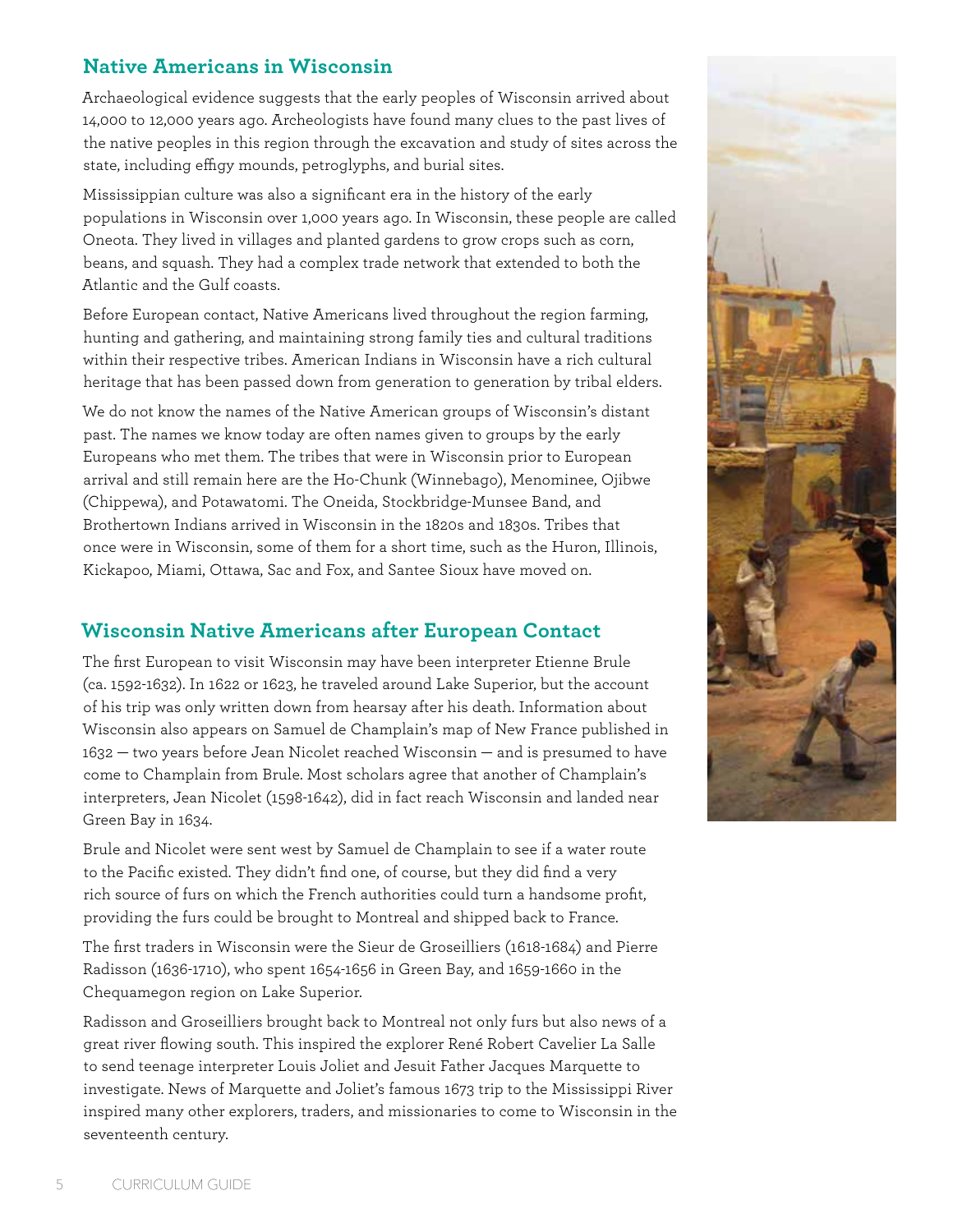#### **The Wisconsin Fur Trade**

French explorers were followed by fur traders and missionaries. Indian hunters provided beaver pelts to the French traders who shipped the pelts to Montreal and then on to Europe. In return, the Indians would receive knives, beads, blankets, and other goods. Trade goods were stored in regional warehouses in small settlements, and then redistributed to smaller trading posts at Green Bay, Prairie du Chien, and LaPointe on Madeline Island. As the fur trade economy flourished, the British lured the Indian suppliers away from the French. As these various groups interacted with Wisconsin's Native peoples, change and conflict resulted.

In the fall, traders advanced guns, ammunition, and other supplies to Indian hunters on credit. In spring, the hunters returned to pay off their bills in furs. This system kept Indian hunters in permanent debt to their French employers. The traders packed large canoes with thousands of pounds of pelts for the trip back to Montreal. Beavers caught in Milwaukee or Minocqua ended up as hats for customers in Paris and London. Military garrisons were established throughout the Great Lakes to make sure that trade goods came in and pelts went out with as little interruption as possible.

For most of the eighteenth century, furs came through lakes Michigan and Superior from Wisconsin, Minnesota, western Ontario, and many other regions.

#### **Here are Wisconsin's Native American cultural periods:**

The **Paleo-Indian period (12,000-6500 BCE)** marks the earliest period of human occupation in Wisconsin. It is determined archaeologically by the occurrence of simple stone tools, human-made cut marks on mammoth bones and Clovis and Folsom projectile points.

The **Archaic period (8500-500 BCE)** is defined by an increase in plant subsistence, absence of pottery and burial in natural hills. The Old Copper Culture dates to this time period.

The **Woodland period (500 BCE-1300 CE)** is delineated by more settled communities, the first use of pottery, and construction of earthen mounds.

The **Mississippian period (1000-1650 CE)** is recognized by corn agriculture, increased village size, and more intricately designed, shell-tempered pottery.

Wisconsin was a crossroads for a variety of American Indian groups, and features the largest concentration of effigy mounds in the world, some of the first North Americans to work with metal, and the premier Aztalan site.

Aztalan is one of the largest and most significant archaeological sites in Wisconsin, though archaeologists actually know little about this mysterious community. Located halfway between Milwaukee and Madison, Aztalan was a settled community of about 350 Late Woodland and Middle Mississippian peoples dating roughly to 1050 to 1250 CE. This site is noted for its large, earthen pyramid mounds, distinctive house forms, and enormous stockades. Aztalan is related to the huge Mississippian site of Cahokia in Illinois near St. Louis, which gave rise to a number of smaller communities across the upper Midwest including Aztalan.

MPM excavations at the Aztalan site uncovered thousands of interesting items including several styles of pottery, a variety of projectile points, stockade posts and "Aztalan brick." This is a straw and clay mixture that, when burned, hardened like modern-day brick and was used in the construction of buildings and the stockade.

6 CURRICULUM GUIDE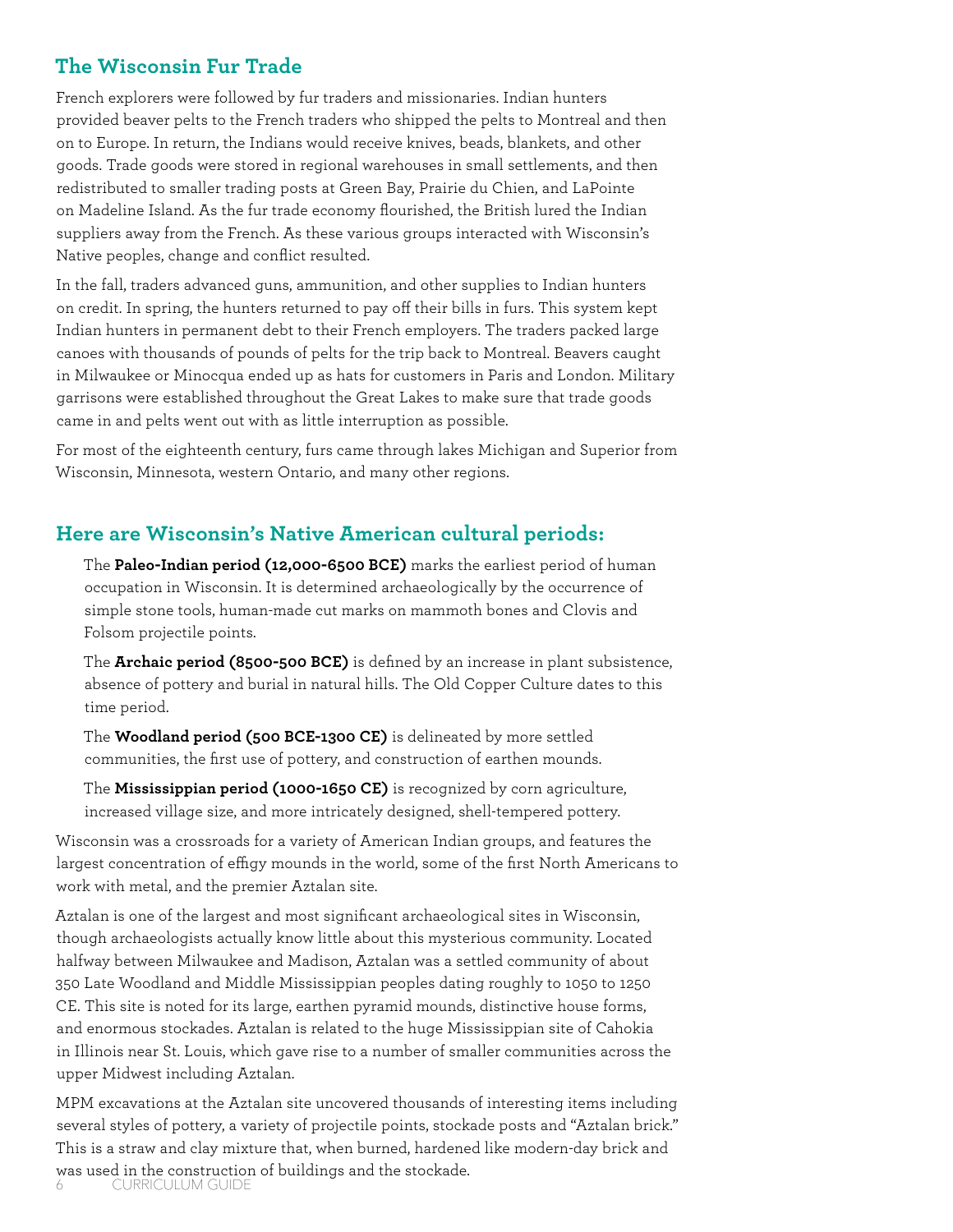Wisconsin's earliest inhabitants used materials in their environment to produce essential, everyday items. Common activities included: finding and preparing food; maintaining a dwelling; making pottery, tools, and clothing; defending the community; raising families; and playing games of skill, dexterity, and chance. Like people everywhere, they also found time for talking, storytelling, and passing on knowledge and traditions.

American Indians in Wisconsin and other places throughout the continent came together for things like ceremony, warfare, alliances, marriage, and trade. One of the greatest trade networks in Wisconsin's archaeological past is called the Middle Woodland Hopewell exchange network (300 BCE-400 CE). This network connected American Indian groups from distant locations with those in Wisconsin, resulting in unique items like conch shell from the Gulf Coast, obsidian (volcanic glass) from Wyoming, and mica from the Appalachians being found in Wisconsin archaeological sites. Wisconsin copper was also traded to groups far outside the area.

Effigy mounds are human-made earthen mounds in the shapes of lines, ovals, or animals such as panthers, turtles, birds, and bears. Built by Late Woodland peoples around 700- 1200 CE, effigy mounds rarely reach more than four feet tall but can extend hundreds of feet in length. Some of them have human remains and burial items, but many do not. The reason for the shapes is unknown, but the mounds almost certainly had ritual significance and might have been territorial boundaries. Of the roughly 15,000 effigy mounds once extant in Wisconsin, only about 4,000 remain.

One of the earliest uses of metal in North America is evidenced in Wisconsin's Old Copper Culture, which dates to the Archaic period. Copper was mined from areas around Lake Superior and made into objects such as spear points, awls, fishhooks, and jewelry. Some of these copper items were used in burials. The Museum has one of the largest collections of Native copper in the region.

This exhibit also features a model archaeological dig unit and an extensive array of Wisconsin projectile points. Projectile points, commonly called arrowheads, are tools of finely chipped, pointed stone that were attached to the ends of spears and arrows. One of the oldest and most common archaeological artifact types, they are used for hunting animals as well as fishing and in defense against other people.

Archaeological evidence of early European presence can be determined by items like knives, gunflints, silver objects, and trade beads. Remains of brick, wood, and nails may indicate that a structure was present and dishes, jars, pipes, tools, and toys show activities of early European settled life.

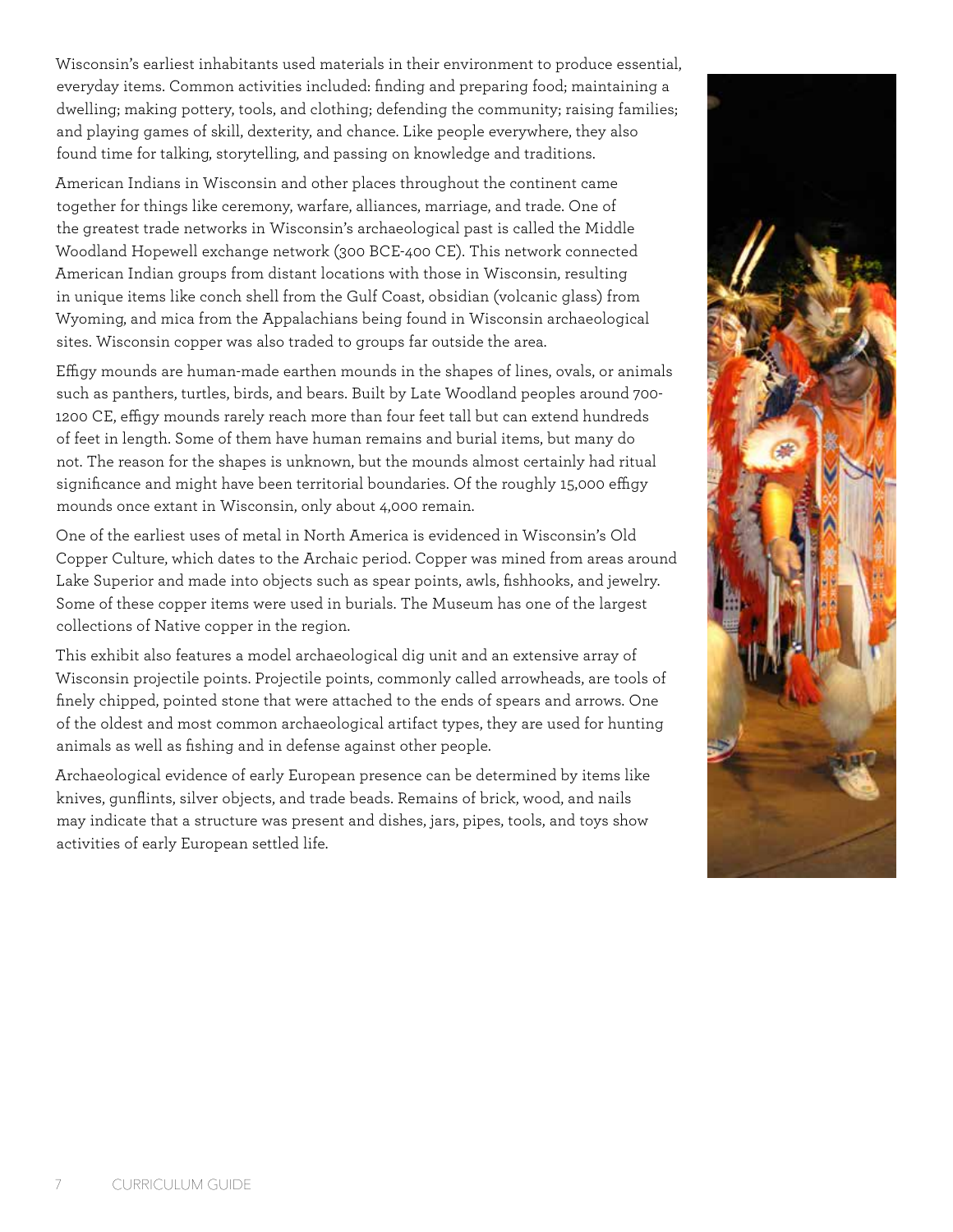# EXHIBIT HIGHLIGHTS

## **Hebior Mammoth**

#### *Location: Ground floor atrium, opposite the Dome Theater entrance*

The Hebior Mammoth is the most complete mammoth ever found in North America, with 85% of the bones recovered. Excavated in Kenosha County in the mid-1990s on the farm of John Hebior, the mammoth, found with stone tools and butchering marks, has been radiocarbon dated to about 14,500 years ago. The Hebior Mammoth is one of the earliest pieces of evidence of human occupation in North America, predating the Clovis culture by more than a thousand years.

## **Pow-Wow**

#### *Location: Second floor, center, elevator lobby*

Modern Pow-Wow grand entry scene with 37 life-sized figures dressed in colorful dance attire. These figures move on an expansive turntable around singers at a drum and pass through specially lit areas accompanied by the sounds of traditional American Indian music. The scene features various aspects of contemporary American Indian life, both reservation and urban.

The Pow-Wow figures are based on life-casts of Indian people from Wisconsin's six federally recognized tribes: Chippewa (Ojibwe), Ho-Chunk (Winnebago), Menominee, Potawatomi, Stockbridge-Munsee, and Oneida.

The local American Indian community dedicated hundreds of hours to the fabrication of the drum and Pow-Wow regalia featured in the exhibit. Other segments present the history of American Indian and non-Indian relations. Subjects such as The First Americans, Outnumbered and Out-armed, and Federal Policies and Indian Strategies are explored here in detail.

The word *pow-wow* is thought to derive from the Algonquian word *pauwau* ("he uses divination; he practices magic or sorcery"), or Narragansett *powwáw* ("sorcerer, shaman"), and possibly from Proto-Algonquian *pawe·wa* ("one who dreams").

Pow-wows are the Native American people's way of meeting together, to join in dancing, singing, visiting, and renewing old friendships. They are typically a time to renew Native American culture and preserve the rich heritage of American Indians.

## **The First Americans**

#### *Location: Second floor, center west, to the right of the Crow Bison Hunt diorama*

Humans migrated from Asia into Beringia—a region of land now covered by seas between present day Siberia and Alaska. They probably moved through Beringia and into North America in three phases of migration during low sea levels over thousands of years between ca. 70,000 BCE and ca. 8000 BCE.

The history of American Indians before European contact is broadly divided into three major periods: the Paleo-Indian period (15,000-7000 BCE), the Archaic period (8000– 1000 BCE), and the Woodland period (1000–1600 BCE). The limited evidence available about the Paleo-Indian period suggests that the first Indians were nomadic, hunting and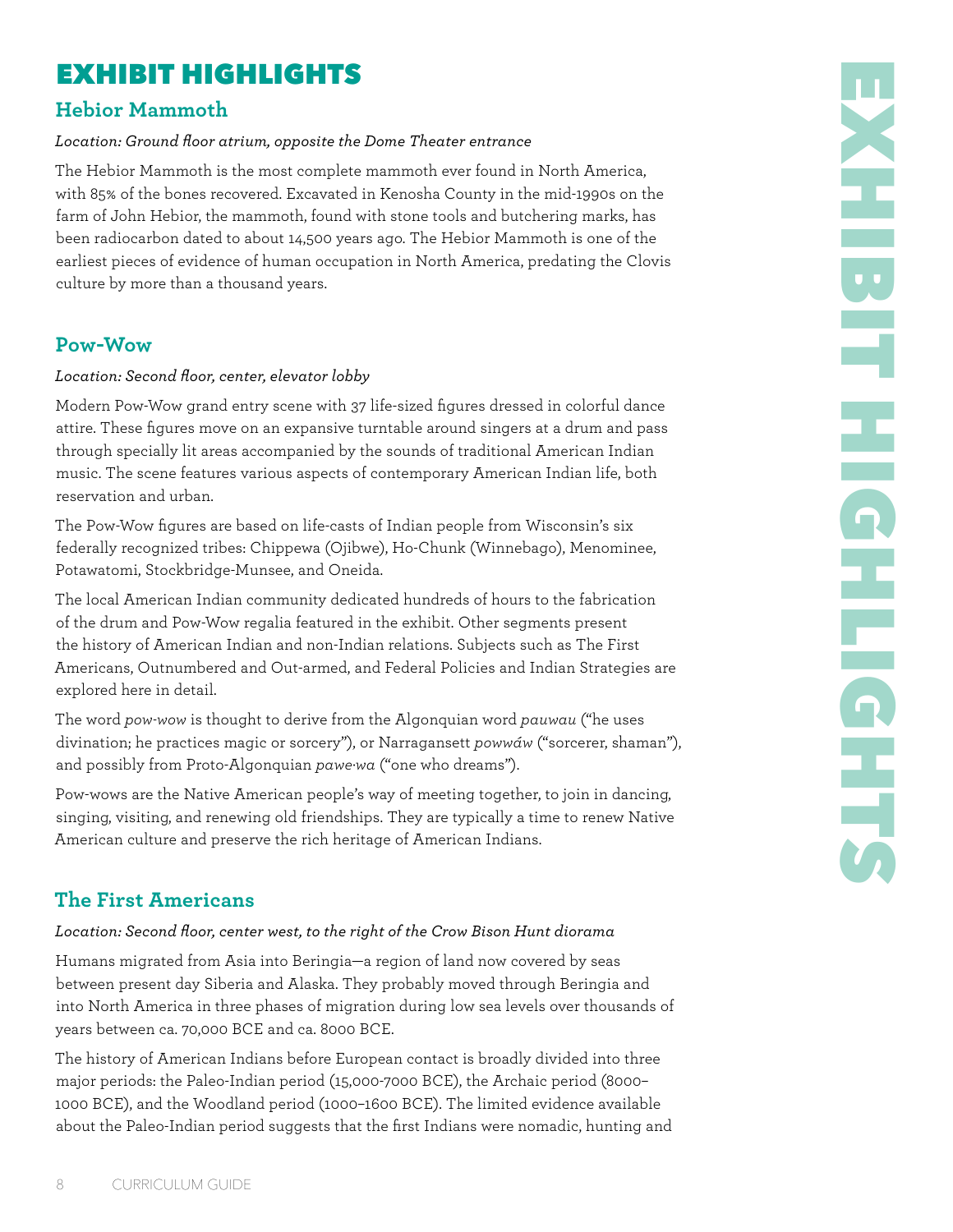defending themselves with stone tools, clubs, and spears, which were at times tipped with well-crafted, fluted stone points.

During the Archaic period, basketry, bone tools, and finer stone tools appeared. Archaic peoples also began to develop more specialized knowledge of their local environments and the animals and plants that lived there. Though they did not generally travel far beyond these familiar environments, American Indians during this period did begin to establish trade and migration routes that brought the native peoples in contact with other bands and tribes.

## **Bison Hunt Diorama**

#### *Location: Second floor, center, opposite the Pow-Wow*

The "Bison Hunt on Horseback" diorama portrays an event that was a regular part of life of the American Plains Indians, and was common from the late-1700s until the late-1800s, when commercial hunting had nearly exterminated the bison. These animals are often referred to as "buffalo," which are actually not found in the American West. Instead, they are indigenous to South Asia (water buffalo) and Africa (Cape buffalo), while bison are found in North America and parts of Europe. Unlike buffalo, bison have short, sharp horns, beards, and a hump between the shoulders.

This exhibit was created in 1966, and was the largest open diorama in the world at the time. Today, it is still recognized for its unique and effective depiction of authentic emotion expressed by the warriors, their horses, and the bison alike.

At the beginning of the European invasion of North America, there may have been as many as 75 million buffalo on the Great Plains. For thousands of years, the bison had been the walking supermarket of the Plains Indian people, providing them with food, clothing, tools, toys, and shelter. For most of the year, bison provided the Plains Indians with most of their food, with durable hides for making tipi covers and blankets, and bones for making a wide variety of tools — at least 87 types, according to one study. For the Plains Indians, hunting was not a choice, but a way of life, and a strategy for survival.

Despite its massive size, the bison is amazingly fast: over short distances it can reach speeds of 30 mph. They also have tremendous endurance and can run at slower speeds for extended periods of time. In hunting bison over the past 12,000 years or so, Indian people gained a great deal of knowledge about the animal, its habits, and its environment. Indians hunted bison in many different ways, ranging from communal hunts in which many different groups would come together to harvest a hundred animals at a single time.

One of the ways Indian people hunted buffalo was to drive them over a cliff at a site known as a "bison jump," a small-scale model of which is featured at the front edge of the diorama. Scattered across the Northern Plains are thousands of these bison jump sites. Many of them were used only once, while others were used repeatedly.

Bison jumps were communal kill sites in that many groups of Indian people had to come together and work cooperatively to make the site work. This communal hunting brought together people who did not normally live together as one group. During most of the year, they lived in small bands of 50-70 people. For the bison jump, several hundred people might collaborate.

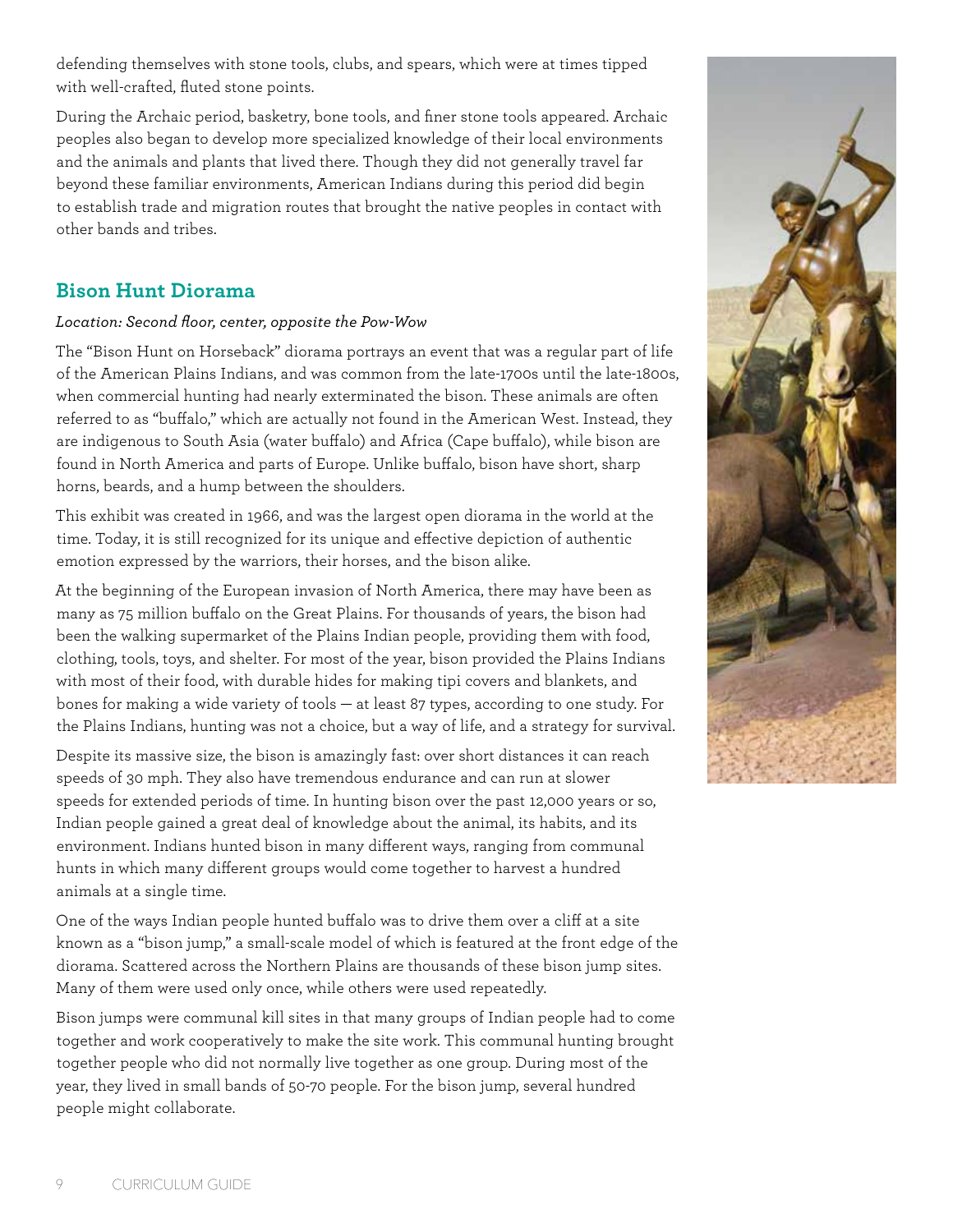For the Indian hunters, what made one bison better than another was the amount of fat that the animal had. Thus, hunters were able to pick out the fattest animals in the herd by looking at their curves and the sheen of their coats. They also knew which animals would be fat at any given time of year. Maximizing fat meant that Indian hunters harvested cows for much of the year. Only in the summer would bulls be a preferred target.

## **A Tribute to Survival**

#### *Location: Second floor center*

This exhibit, which opened in 1993, was meant to be an introduction to the North American exhibits on the second floor. The exhibit's centerpiece, titled "Indian Country," features a modern pow-wow grand entry scene with 37 life-sized figures dressed in colorful dance attire. These figures move on an enormous turntable around singers at a drum, and pass through areas of theatrical lighting, accompanied by the sounds of American Indian music and the voice of a master of ceremonies.

The "Indian Country" Pow-Wow figures are based on life casts of Wisconsin Indian people representing the state's tribes: Chippewa (Ojibwe), Winnebago (Ho-chunk), Menominee, Potawatomi, Oneida, and Stockbridge-Munsee. The local American Indian community dedicated hundreds of hours to the fabrication of the pow-wow outfits and drum used in the exhibit.

Other exhibit cases flanking "Indian Country" present the history of American Indian and non-Indian relations. Subjects such as "The First Americans," "Outnumbered and Outarmed," and "Federal Policies and Indian Strategies" are explored in detail.

## **Tlingit Tribe Totem Pole**

Location: Second floor, opposite the down escalator

This is an authentic 19-foot totem pole from the Tlingit tribe, and carved from red cedar on Prince of Wales Island, Alaska. It was collected by the Museum in 1903. Many of the figures you see carved here are effectively family crests, much like traditional European coats of arms. The top figure represents the Raven Clan, and the next level the Bear Clan. Two slaves are represented in the bottom figures. Tooling marks from the adz used to carve the pole are visible across its surface.

Made of wood, totem poles decay easily in the temperate rain forest environment of the Northwest Coast, so no examples of poles carved before 1800 exist. However, eighteenthcentury accounts of European explorers along the coast indicate that poles certainly existed at that time.

Totem poles of all types share a common graphic style in which symbolic animals and spirits are represented. The meanings of the designs on totem poles are as varied as the cultures which produce them. A totem is any animal, plant, or other object, natural or supernatural, which provides deeply symbolic meaning for a person or social group. A totem is revered and respected, but not necessarily worshipped.

Totem poles may recount familiar legends, clan lineages, or notable events. Some poles are erected to celebrate cultural beliefs, but others are intended mostly as artistic presentations. Certain types of totem pole are part of mortuary structures with carved

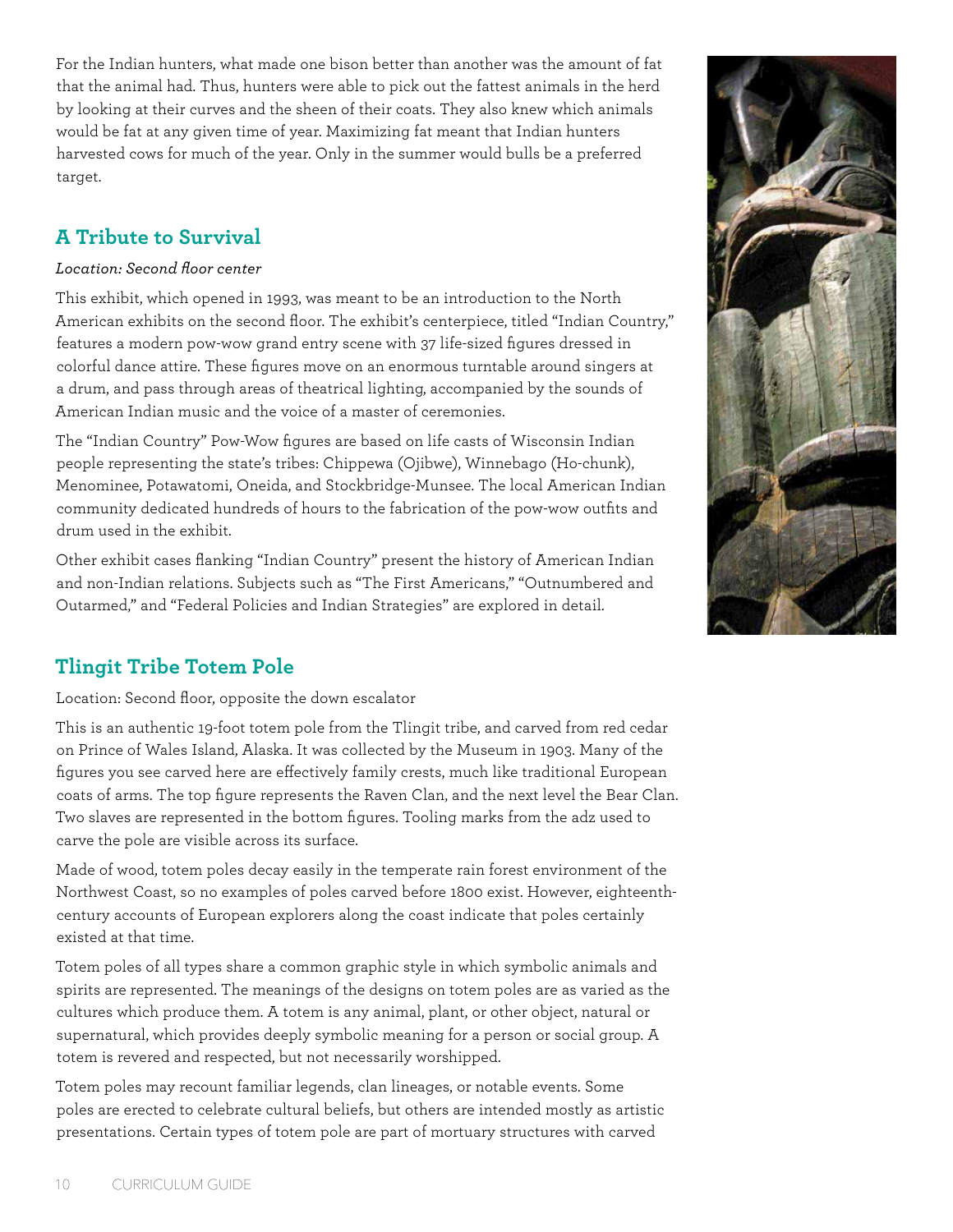supporting poles, or recessed backs in which grave boxes (holding the remains of prominent tribal members) were placed. Poles are also carved to illustrate stories, commemorate historic persons, or to represent shamanic powers.

## **Northwest Coast Kawakiutl Plank House**

#### *Location: Second floor, east wing, just past the down escalator*

The Kwakiutl Indians traditionally lived in what is now British Columbia, Canada along the shores of the waterways between Vancouver Island and the mainland. Pronounced "kwah-kee-oo-tl," the name means "those who speak Kwakwala."

The large plank houses constructed by the Kwakiutl people were made of red cedar and commonly sheltered the members of a lineage group. Red cedar was considered a sacred living being, even after having been cut from the trees. Each house had a name and identity. Houses sometimes had mural paintings on the front, displaying important figures in the lineage that owned the house. Some houses had posts — totem poles displaying lineage crests inside and/or outside the house. Figures often used in Kwakiutl iconography include the raven, eagle or thunderbird, wolf, crane, beaver, and whale. Red and black were the traditional colors, symbolizing death and rebirth.

The houses provided separate living spaces for the various nuclear families making up the lineage household. The occupants gathered in the central area around the fire for meals, domestic chores, and social activities. During winter, ceremonies were held in the plank houses with masked dancers, dramatic rituals, and feasting.

Traditionally, the Kwakiutl subsisted mainly by fishing and had a technology based on woodworking. Their society was stratified by rank, which was determined primarily by the inheritance of names and privileges; the latter could include the right to sing certain songs, use certain crests, and wear particular ceremonial masks, many of which are exhibited here.

The potlatch, a ceremonial distribution of property and gifts unique to Northwest Coast peoples, was elaborately developed by the southern Kwakiutl. Their potlatches were often combined with performances by dancing societies, each society having a series of dances that dramatized ancestral interactions with supernatural beings. Those beings were portrayed as giving gifts of ceremonial prerogatives such as songs, dances, and names, which became hereditary property.

The Kwakiutl contributed extensively to the early development of anthropology, as the subjects of ethnographic studies by pioneering scholar Franz Boas. In more than 5,000 pages written over almost half a century, Boas described and analyzed nearly every aspect of Kwakiutl culture and its relationships to other Northwest Coast Indians with whom they shared general features of technology, economy, art, myth, and religion.

Samuel A. Barrett, a student of Boas's, became the Museum's first Curator of Anthropology in 1909 and served as the director of the Museum from 1921-1939. Barrett collected almost all of the Museum's Kwakiutl materials on exhibit here.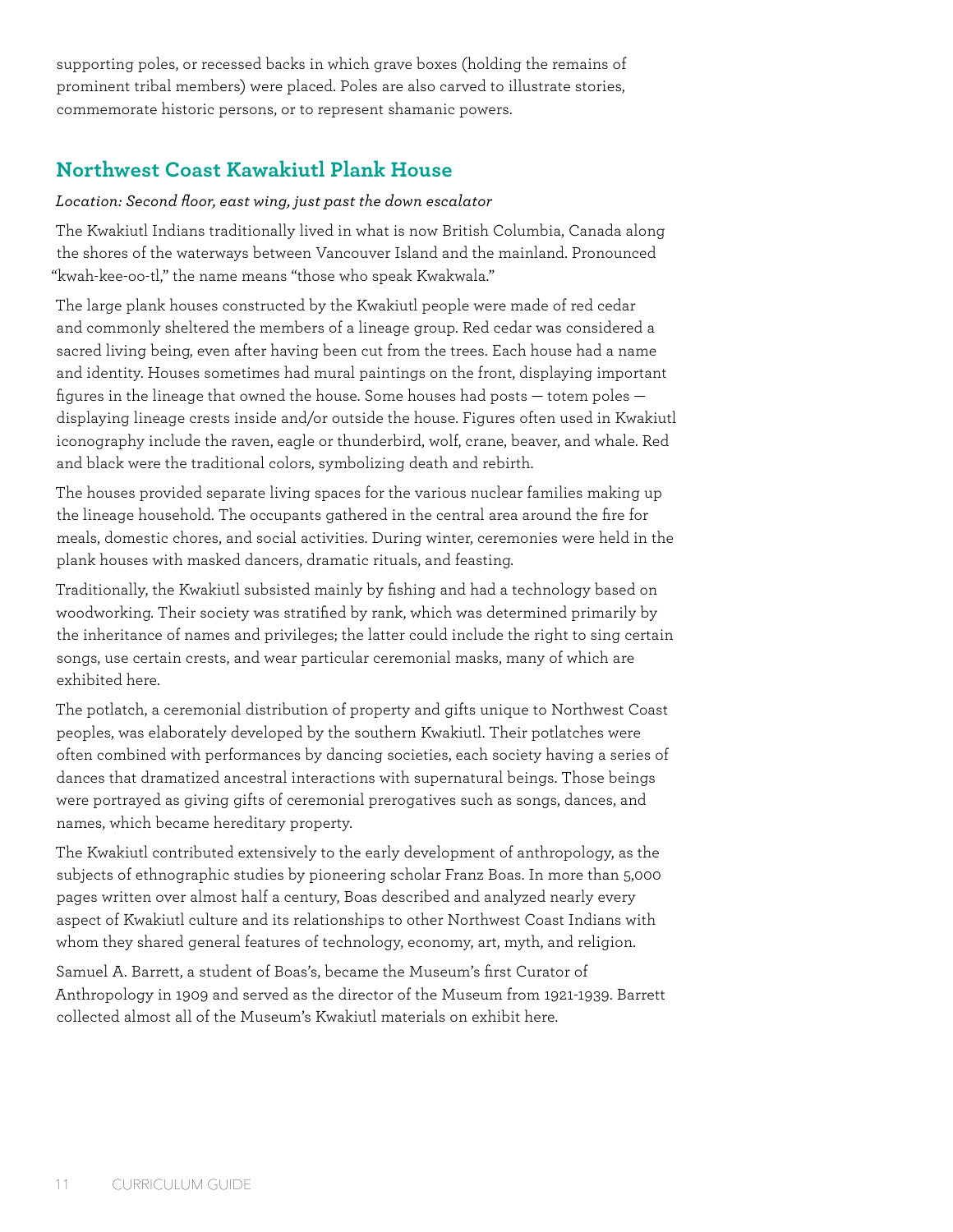## **Hopi Village**

#### *Location: Second floor, east wing, end of the North American gallery*

The Hopi Indians have lived in northwestern Arizona for thousands of years. The name *Hopi* is translated as "peaceful person." These Southwest American Indians inhabit an area called the Black Mesa, a plateau which rises 1,000 feet above the surrounding grasslands, and refer to this place as the center of the universe. They are entirely surrounded by the much larger Navajo reservation.

Hopi lived in *pueblos*, adobe houses made of dried clay and stone. They had flat roofs and multiple levels which were accessible by ladder. The bottom level was an underground chamber called a Kiva, reserved primarily for religious ceremonies. A replica Kiva may be seen on the right as you enter the right-hand structure. The upper levels contained apartments where an entire extended family could live.

Farming and agriculture were the cornerstone of traditional Hopi life. With over 20 different varieties of corn, including yellow and blue, it was the most common crop. The Hopi also grew squash, not only for eating, but for making instruments and utensils. They cultivated cotton and tobacco, pumpkins and beans, and sunflowers for dyes and oils. The Hopi were skilled artisans and had a special flair for making pottery and intricately woven rugs. In fact, Hopi pottery is one of the most recognizable of all of the pottery-making tribes, with its vivid colors and distinct designs.

The Hopi are a matrilineal society. Households are built upon a core line of women whose husbands regularly reside with them. Women exercise a good deal of domestic authority, since they own the houses, land, and the basic crops that support and feed their families. They also hold the most important ritual and judicial offices within the settlement.

The Hopi language is highly complex. It descends from the Aztec language and is unrelated to other pueblo languages. It is known for its unique ways of expressing concepts of time and space. The language is still spoken by about 5,000 people today.

Note the Golden Eagle on the rooftop of the structure to the left. Young Golden Eagles were captured, housed on the roofs of the pueblos, and kept until maturity when they could be used in the Home Dance ceremony. This ceremony celebrates the return of the Kachina spirits to their home in the mountains. Every feather from the eagle has a specific purpose in religious ceremonies of the Pueblo People.

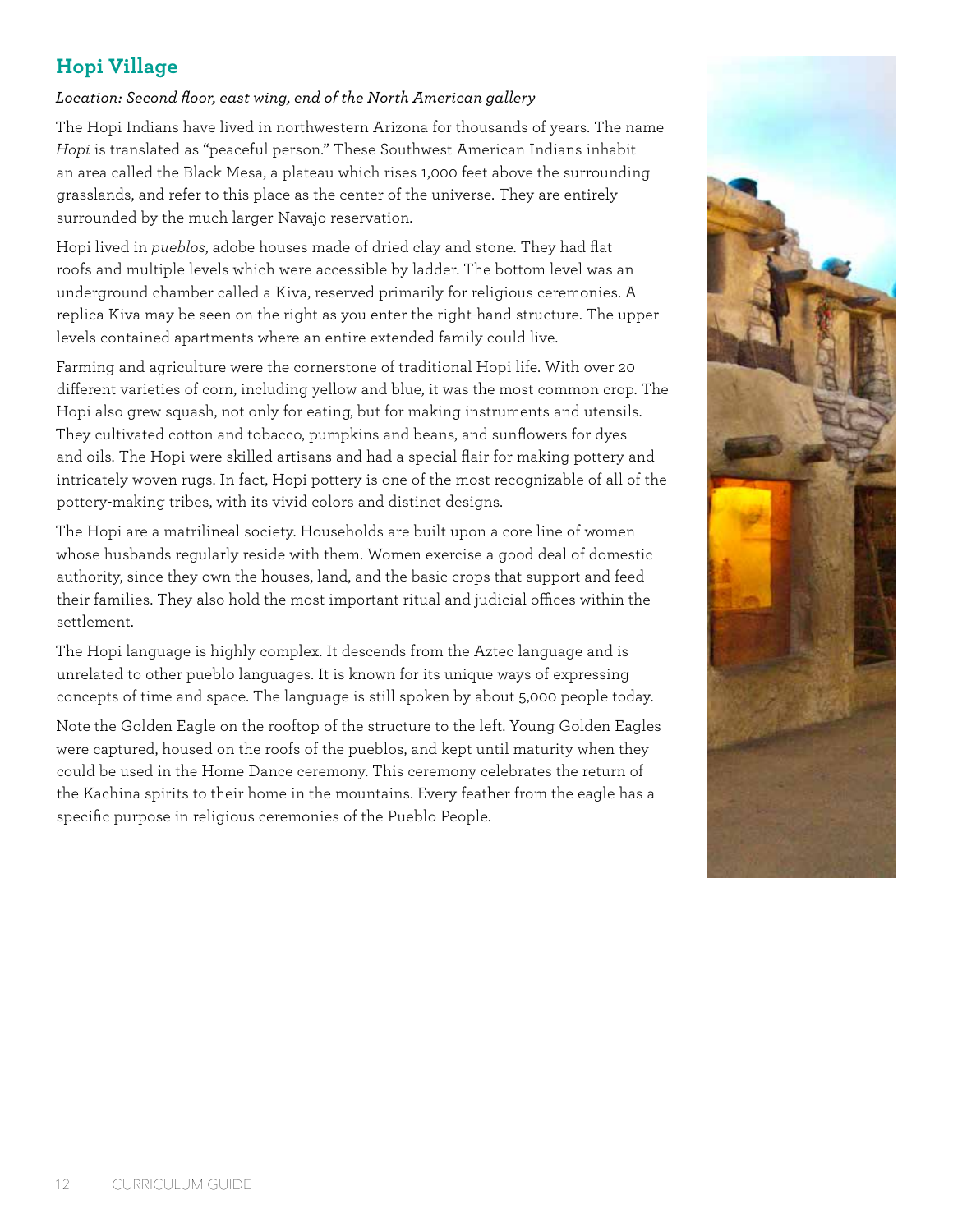## **Native American Games**

#### *Location: Second floor, east wing, between the southwest and southeast environment dioramas*

This exhibit is divided into four topics: lacrosse and other stick games, games of skill, games of chance, and traditional European games adapted by Native Americans. Most of the two dozen games displayed here can be found, with some variation, among tribes in the United States and Canada. All tribes played games of skill and chance, racing and relay games, throwing and catching games, games that imitated hunting, and those played alone or in a group.

Common Native American games included lacrosse, double-ball and shinny, all similar to today's field hockey. Games of chance were divided into dice games — such as staves and peach stones — and guessing games like the grass game and hidden ball. Games of skill included chunkey, in which players would throw a spear closest to the spot where they predicted a stone disk would stop rolling, and a game very similar to American football in which a ball is advanced down a field across a goal line. Another is an Inuit game which involves rotating two sealskin balls suspended on caribou sinew strings in opposite directions, which was effective in training boys to hunt small animals with a bola.

For many Native Americans, games were a form of entertainment, but they also served important social, ceremonial, and political purposes. Games often taught skills and values necessary for adult life, such as patience, sportsmanship, dexterity, handeye coordination, endurance, and critical thinking. Games also strengthened social relationships by creating a communal atmosphere for socialization, a way to resolve conflicts without going to war, and an opportunity for political allies to stay in contact.

## **The Iroquois**

#### *Location: Second floor, east wing, opposite the Broadleaf Forest diorama*

The Iroquois people have inhabited the areas of Ontario and upstate New York for well over 4,000 years. The Oneida tribe of Wisconsin has been part of the Iroquois Confederacy since a group of Oneida moved to Wisconsin from New York State in the mid-nineteenth century.

Technically speaking, "Iroquois" refers to a language rather than a particular tribe. In fact, the Iroquois consisted of five tribes prior to European colonization. Their society serves as an outstanding example of political and military organization, complex lifestyle, and an elevated role of women. In Iroquois society, women held a special role. Believed to be linked to the earth's power to create life, women determined how the food would be distributed — a considerable power in a farming society.

Women were also responsible for selecting the sachems for the Confederacy. Iroquois society was matrilineal; when a marriage transpired, the family moved into the longhouse of the mother, and family lineage was traced from her.

The longhouse was the center of Iroquois life. Archaeologists have unearthed longhouse remains that extend more than the length of a football field.

The Iroquois society proved to be the most persistent military threat the European settlers would face. Although conquest and treaty forced them to cede much of their land, their legacy lingers.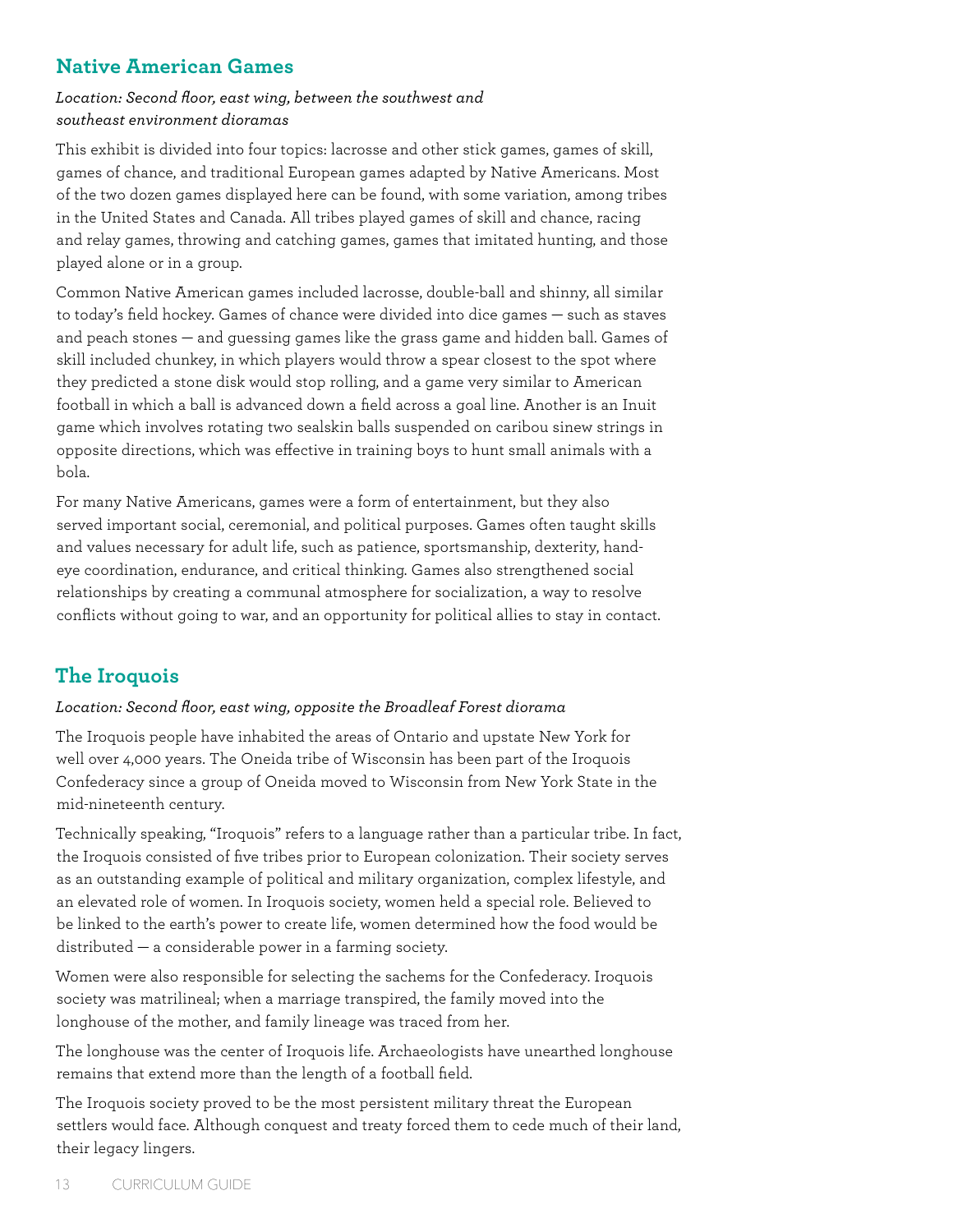## **Menominee Ricing diorama**

#### *Location: Second floor, east wing, just past the Broadleaf Forest diorama*

This scene depicts an extended Menominee family harvesting and processing rice on an autumn day in northern Wisconsin.

Harvested in the early autumn, wild rice was an immensely important commodity to Wisconsin Native Americans, particularly the Ojibwe and Menominee, who lived in the areas where it grew abundantly. The Menominee even took their name from the Indian word for wild rice, "monamin," and were often referred to as the Wild Rice People by Europeans. Botanically, wild rice differs from common rice, and is actually a cereal grass that grows in shallow lakes and streams, ripening in late summer. While the range of wild rice stretches from Manitoba to Florida, the most prolific stands are located in the upper Great Lakes of Michigan, Wisconsin, and Minnesota.

According to Menominee oral traditions, wild rice was a gift to humans from one of the Underneath Beings. When the rice was mature, the Menominee offered tobacco to this spirit to ensure a good harvest. The chief threw tobacco into the fire as an offering to the Thunderbirds so they would not interfere with the weather.

Entire communities would move to the lakeshore in time for the fall wild rice harvest. Working in family groups, a man poled two women out to the family's section of the lake in a canoe, where the women armed with two sticks would bend the rice stalks over the canoe and knock off kernels until the canoe was full. On shore, the rice was sun-dried or parched over low fires and then pounded and winnowed.

Wild rice was a valuable item for barter during the fur trade era. Carrying only limited supplies, traders, explorers, and missionaries depended on Indians for food. The virtual imperishability of wild rice helped to stave off famine and made it an invaluable source of food during the long winters.

As a staple of Indian subsistence, wild rice also provoked inter-tribal warfare, as various communities fought to protect territory containing prolific stands of rice. The Sioux of northeastern Minnesota and the Great Lakes Ojibwe bands battled for more than a century over access to the rich wild rice territories of northern Wisconsin. One such battle occurred at Mole Lake, in Forest County, between the Sokaogon band of Ojibwe and the Sioux in 1806; according to oral tradition, nearly 500 warriors were killed as the Ojibwe defeated the Sioux.

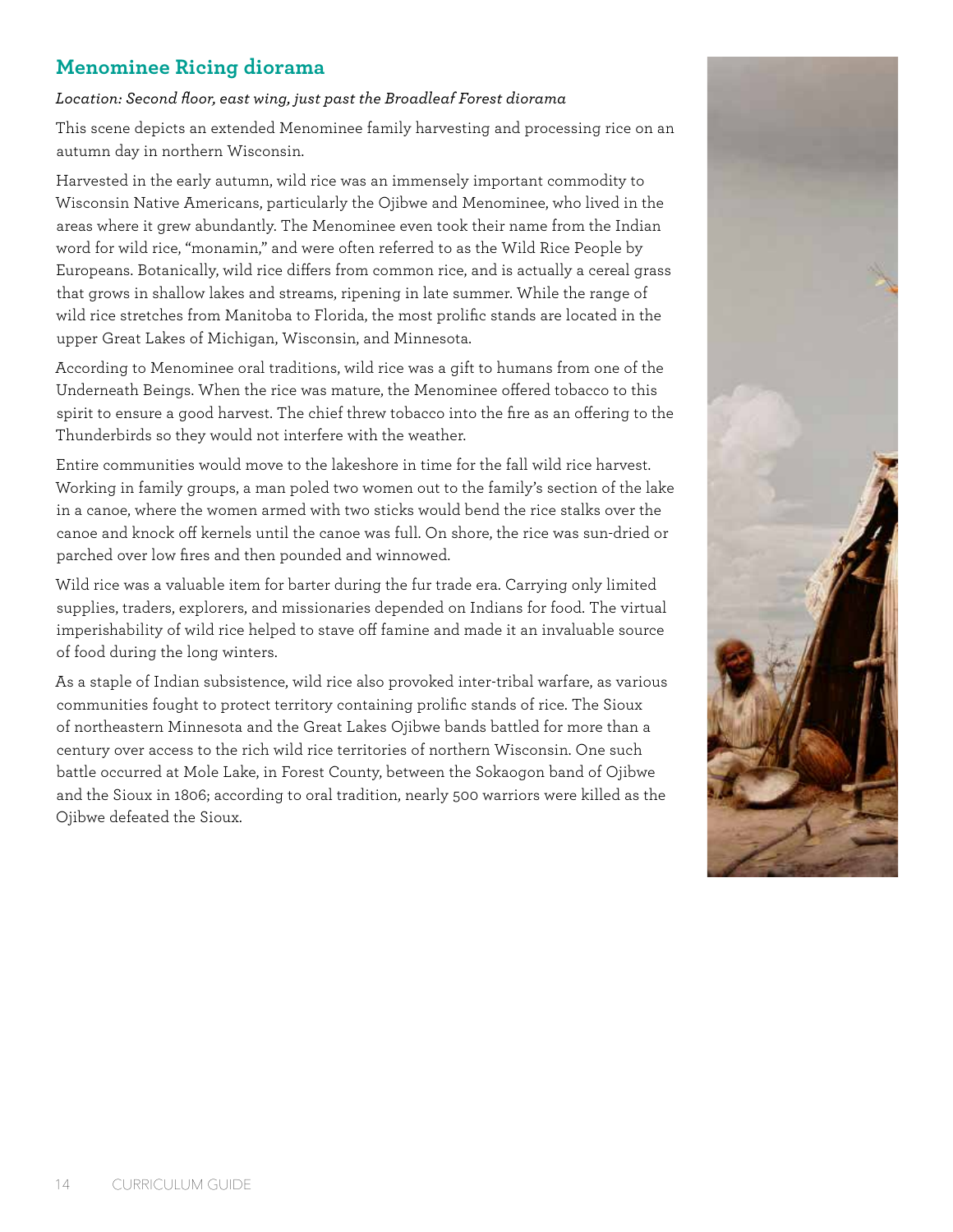## **Wisconsin Archaeology**

#### *Location: second floor, east wing, Woodland alcove across the corridor from the Menominee Ricing diorama*

The Milwaukee Public Museum's exhibit *Wisconsin Archaeology: Pieces of the Puzzle*, answers commonly asked questions visitors have about the American Indians who lived in Wisconsin long ago.

Wisconsin Archaeology is displayed in two cases. The first includes more than 40 artifacts from MPM collections, including some from Aztalan, the state's most significant archaeological site. The second case is devoted to Wisconsin projectile points, including ways to classify and identify them. More than 50 common projectile points are on display.

Archaeologists learn about the behavior of past peoples by studying the things they left behind. Preserved animal bones, nuts, and seeds indicate what kinds of food they ate. Pottery and stone or copper tools indicate how American Indians hunted, cooked, made clothing, and constructed dwellings. Immovable objects, called features, include mounds, house foundations, and middens (garbage dumps). These features help recreate the living spaces and the landscapes of the past.

Mammoth butcher sites indicate that humans inhabited Wisconsin at least 14,000 years ago. These early inhabitants did not settle down in one place, but moved continually throughout the region living in short-term settlements.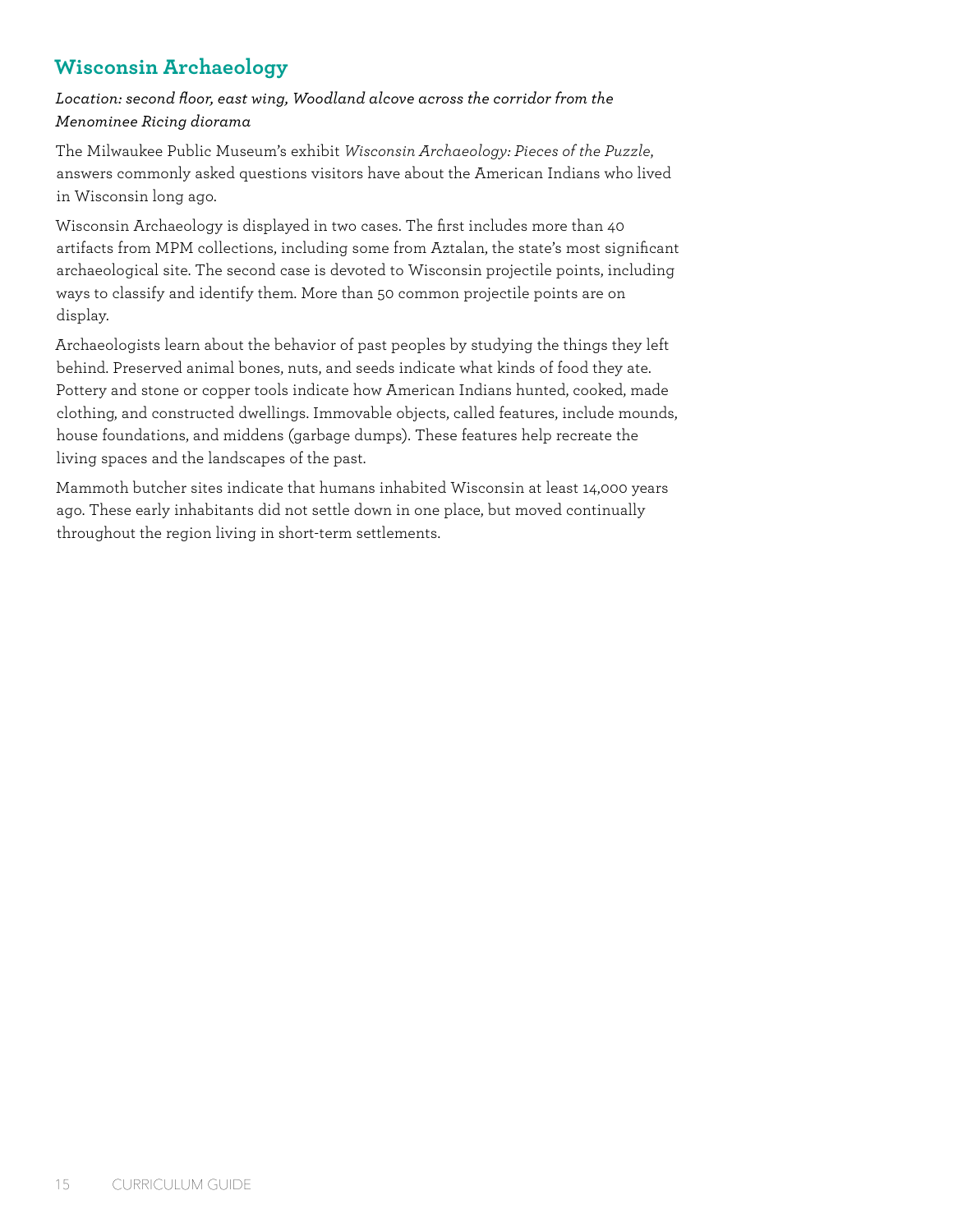# VOCABULARY

**Archaic period (8500-500 BCE):** is defined by an increase in plant subsistence, absence of pottery and burial in natural hills. The Old Copper Culture dates to this time period.

**Aztalan:** a Native American archaeological site in southeastern Wisconsin where an ancient Middle Mississippian village thrived between 1000 and 1300 CE.

**Culture:** the ideas, skills, arts, tools, clothing, food, music, language, and general ways of life of a certain people at a certain time.

**Eastern Woodland tribes:** aboriginal peoples of North America whose traditional territories were east of the Mississippi River and south of the subarctic boreal forests.

**Effigy mound:** a raised pile of earth built in the shape of a stylized animal, symbol, human, or other figure and generally containing one or more human burials. Effigy mounds were primarily built during the Late Woodland Period, 350-1300 CE.

**Great Plains tribes:** any Native American peoples inhabiting the Great Plains of the United States and Canada. This region comprises the vast grassland between the Mississippi River and the Rocky Mountains and from present-day provinces of Alberta and Saskatchewan in Canada through Texas.

**Migration:** the movement of a population of either people or animals from one region to another.

**Mississippian period (1000-1650 CE):** recognized by corn agriculture, increased village size, and more intricately designed, shell-tempered pottery.

**Natives:** people born in or belonging in a natural way in a certain place or country.

**Paleo-Indian period (12,000-6500 BCE):** the earliest period of human occupation in Wisconsin. It is determined archaeologically by the occurrence of simple stone tools, human-made cut marks on mammoth bones, and Clovis and Folsom projectile points.

**Plank house:** a gabled house constructed by indigenous peoples of the Pacific Northwest, typically using cedar planks.

**Pow-wow:** a large gathering of a tribe of North American Indians to celebrate the language, dress, religion, art, music, and social traditions of their culture; a council or conference of or with North American Indians.

**Potlatch:** a competitive ceremonial activity among certain North American Indians, especially the Kwakiutl of the northwest coast, involving a lavish distribution of gifts — most made by slaves from neighboring groups — and the destruction of property to emphasize the wealth and status of the chief or clan.

**Projectile point:** sharp, pointed tools of finely chipped stone that were attached to the ends of spears and arrows; commonly called arrowheads.

**Reservation:** an area of land reserved for a tribe or tribes under treaty or other agreement with the United States, executive order, or federal statute or administrative action as permanent tribal homelands.

**Southwest tribes:** Native Americans who have inhabited the southwest region of the United States in the present-day states of New Mexico, southern Colorado, Arizona, and northern Mexico. The Apache, Hopi, Navajo, Pueblo, and Zuni were the predominant tribes.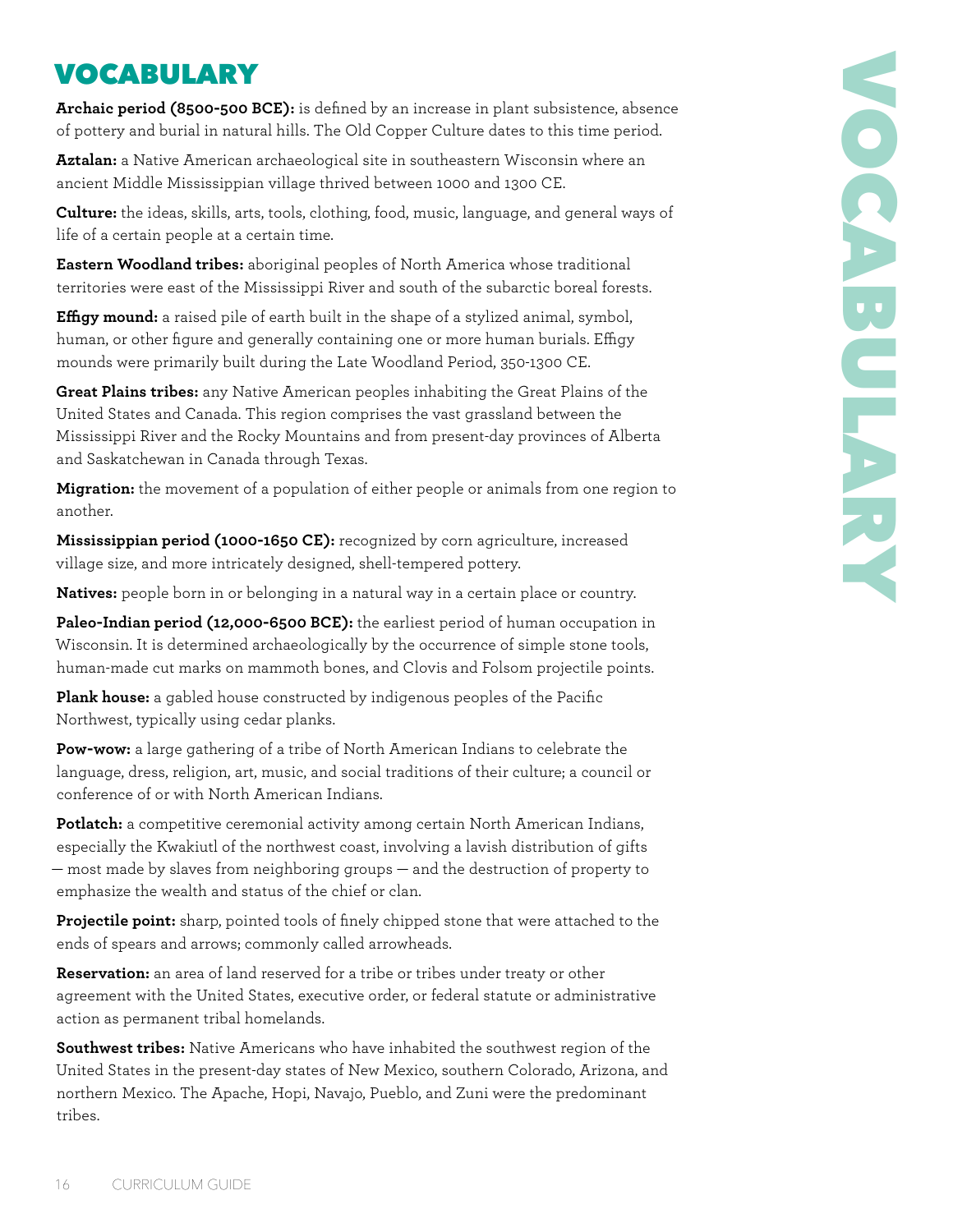**Totem pole:** a post, usually wooden, carved and painted with a series of family or clan crests, or with figures representing mythic beings, as among certain Native American peoples of the northwest coast of North America.

**Tribe:** A group of people or families united by sharing a common ancestor or customs and traditions.

**Woodland period (500 BCE-1300 CE):** delineated by more settled communities, the first use of pottery, and construction of earthen mounds.

## RESOURCES

#### **Books**

*Atlas of Great Lakes Indian History* by Helen Hornbeck Tanner (Great Lakes Indian history through maps and early writings for high school and above.)

*Atlas of the North American Indian* by Carl Waldman, Checkmark Books, New York, NY, 2000. (For middle school and above. Excellent history and subject coverage in brief.)

*American Indians Today: Answers to Your Questions*, third edition, United States Department of the Interior, Bureau of Indian Affairs MS 2620-MIB, Washington, D.C. 20240-0001, 1991.

*Beyond the Vision· Essays on American Indian Culture* by William K. Powers, University of Oklahoma Press, Norman, 1987.

*The Columbian Exchange· Biological and Cultural Consequences of 1492* by Alfred Crosby, Jr. Westport: Greenwood Press, 1972.

*Digging and Discovery: Wisconsin Archaeology* by Diane Young Holliday and Bobbi Malone (both student book and teacher guide developed for middle school)

*Encyclopedia of Native American Tribes* by Carl Waldman (brief, accurate descriptions of almost all tribes in the United States and Canada).

*Folktales of Native Americans Philadelphia* by David Borgenicht, Running Press, 1993. (This is a storybook and coloring book.)

*History of Indian-White Relations* by Wilcomb E. Washburn. Published in Handbook of North American Indians, vol. 4. Smithsonian Institution Press Washington, DC 1988.

*The Indians in American Society· From the Revolutionary War to the Present* by F. Paul Prucha, S.J., University of California Press, Berkeley, 1984.

*Indian Nations of Wisconsin* by Patty Loew (easy to read detailed descriptions but for a high school and adult audience.)

*Native Americans in the Twentieth Century* by James S. Olson and Raymond Wilson, University of Illinois Press, Urbana,1984.

*Native People of Wisconsin* by Patty Loew (both student book and teacher guide developed for middle school.)

*North American Indian Lives* by Lurie, Nancy Oestreich, Milwaukee Public Museum, 1985.

*Wisconsin Indians* by Nancy Oestreich Lurie (history of Federal Indian policies and affairs in Wisconsin for high school level.)

*The Woodland Indians of the Western Great Lakes* by Robert and Pat Ritzenthaler (Subjects include food, life cycle, social organization, material culture, religion and ceremonial life, games, and music. Published by the MPM. High school audience.)

#### **Websites**

American Indian FAQ for Kids: www.native-languages. org/kidfaq.htm#7 (Basic questions asked and answered regarding American Indians).

Indian Country: www.mpm.edu/wirp/ (Wisconsin Indian History, tribes and subjects produced by the Milwaukee Public Museum)

Native Tech: www.nativetech.org/ (Ever evolving website on Native American technology, materials and terms.)

#### Wisconsin Act 31:

www.education.wisc.edu/soe/about/resourceservice-units/student-diversity-programs/ american-indian-curriculum-services/why-act31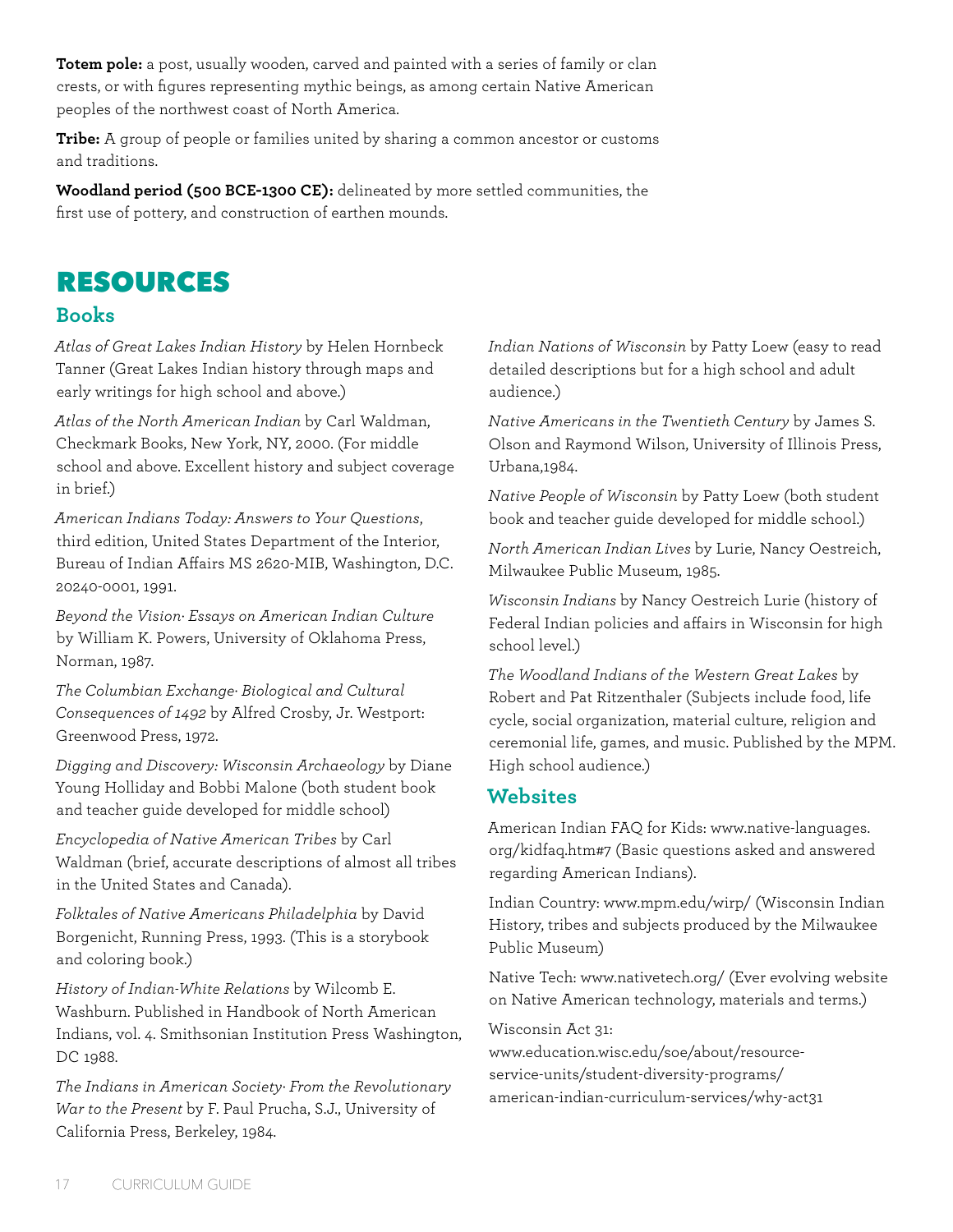# STUDENT ACTIVITIES

**Goal:** To provide opportunities for exploring the Museum's North American Indian galleries, and developing a better understanding of Native American history and culture through discussion, oral presentation, and close observation of exhibit content.

## **Grades 1-4:** *Take Our Word for It*

**Subject area:** Language arts and social studies

**Objective:** Students make connections between their lives and the lives of Native Americans by creating a glossary of words used in the English language that have Native American origins.

**Pre-visit activity:** With the teacher's guidance, students brainstorm as a group and create a list of common words in English that they think derived from Native American languages. (Examples are canoe, hammock, moccasin, raccoon, and squash, among others.) The teacher finalizes the list aiming for a glossary of approximately 15-20 words, and provides the students with copies of the list for the field trip.

**Onsite activity:** Touring the Museum's Native American galleries on the second floor, students work in teams of two to find instances of as many of the words in their glossary as they can, and check them off. In another column (or on the reverse side of their glossary sheet), students write down Native American words found in English that did not make their original list.

**Post-visit activity:** Back in the classroom, students work in small teams to compare their glossaries of Native American words borrowed into English that they found in the galleries. This will include words from the original glossary, and those they may have found that were not included. Working as a class, they then add the words that they discovered at the Museum, and compose a thorough list of Native American vocabulary found in common usage in English.

**Discussion topic:** Why did we adopt so many Native American words into English, and why do we continue to use them?

#### **Teacher resources:**

*O Brave New Words: Native American Loanwords in Current English*, by Charles L. Cutler.

Oxford Dictionaries: "More than Just Moccasins—American Indian Words in English" blog.oxforddictionaries.com/2011/11/american-indian-words-in-english/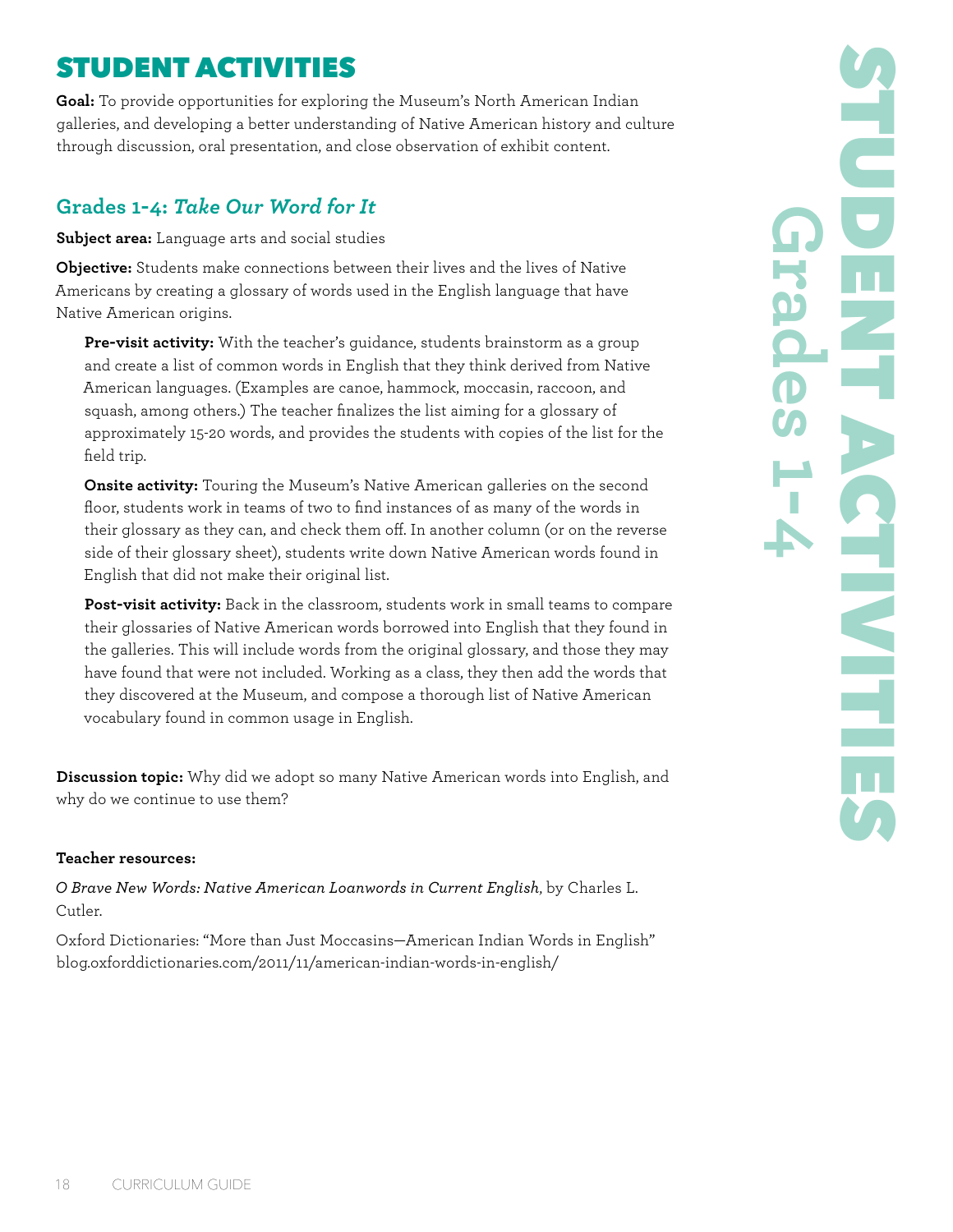## **Grades 5-8:** *Compare and Contrast*

**Subject areas:** Social Studies, Wisconsin history and archaeology

**Objective:** Students gain a deeper understanding of Native American cultures by comparing and contrasting their life-ways with those of the ancient Mississippian people of Wisconsin.

**Pre-visit activity:** In a classroom discussion, ask the students to estimate how long ago they think people first inhabited Wisconsin. (Answer: approximately 14,500 years ago.) Ask them if they think Native Americans life-ways have changed over time, and discuss what they imagine are some of the differences—and similarities between the lives of Wisconsin's indigenous people hundreds of years ago and their own.

**Onsite activity:** Students explore the indigenous Mississippian culture of Wisconsin as represented in the exhibit, "Wisconsin Archaeology: Pieces of the Puzzle."

#### **FOCUS EXHIBIT:** *Wisconsin Archaeology: Pieces of the Puzzle*

(Second floor east, across the corridor from the Menominee rice-gathering exhibit)

Culture: Mississippian (1000-1650 CE)

The Mississippian culture is recognized by corn agriculture, increased village size and permanent settlements, and more intricately designed, shell-tempered pottery. The climate was temperate, and Mississippians lived in large, year-round villages where they farmed extensively, and built large platform mounds. Mississippian pottery became more decorative and durable due to shell-tempering—the practice of strengthening pottery with ground shells.

They were hunters, gatherers, fishers, and farmers, and their diet was similar to that of Woodland Indians (deer, small mammals, fish, clams, waterfowl, seeds, fruits, nuts, and berries). The development of agriculture as a main subsistence strategy and the introduction of corn and beans and non-food plants like tobacco identify the Mississippian period. This culture also added farming tools to those introduced by Woodland Indians. Projectile points were smaller and more refined as Mississippians were hunting smaller game.

The exhibit features content about Aztalan, the site of an ancient Mississippian culture settlement that flourished in what is now Jefferson County, WI during the 10th to 13th centuries. The inhabitants of Aztalan constructed massive earthwork mounds for religious and political purposes. They were part of a widespread culture with important settlements throughout the Mississippi River valley and its tributaries. Their trading network extended from the Great Lakes to the Gulf Coast (evidenced by Gulf Coast shells found at Mississippian sites) and into the southeast of the present-day United States.

#### **Procedure:**

Working in small teams of two or three, students explore the exhibit and complete the chart below to evaluate, to the best of their ability, how the culture represented in each exhibit met the following survival strategies. (Note: the answers are in red.)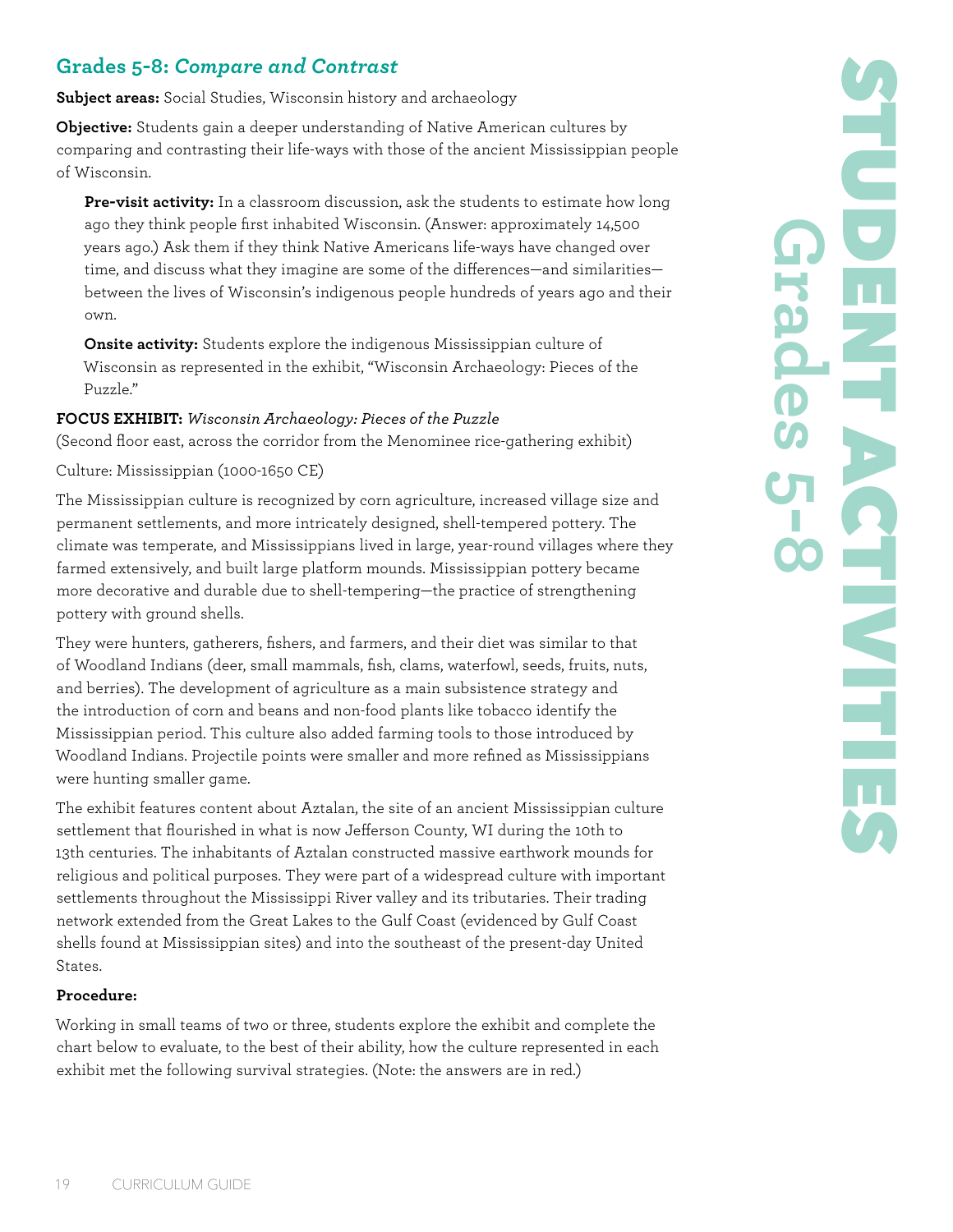| SURVIVAL STRATEGY | <b>MISSISSIPPIAN CULTURE</b>                                                                                | YOUR LIFE/CULTURE<br>Student(s): |
|-------------------|-------------------------------------------------------------------------------------------------------------|----------------------------------|
| Shelter           | Permanent shelters of logs and walls of<br>thatched reeds and grases; Aztala brick<br>(wattle and daub)     |                                  |
| Food              | Deer, small mammals, fish, wild plants;<br>agriculture, cultivation of corn, beans,<br>squash, and tabacco. |                                  |
| Tools             | Bow and arrow, spear points; farming<br>implements                                                          |                                  |
| Community         | Large, permanent villages featuring<br>platform mounds and public buildings.                                |                                  |

**Post-visit activity:** Students form small groups of four or five and discuss the survival strategies they observed in the Wisconsin Archaeology exhibit they explored at the Museum. Together, they complete the chart by identifying similarities between their lives and those of the Mississippian culture.

**Discussion topic:** Why were more artifacts left by later cultures (the Mississippian, for example), than earlier ones? Did later cultures produce more—and more durable artifacts? Or has less time passed during which the objects could be lost? If later cultures made more objects, why? Do we make an unusual number of artifacts today? How durable are they and what do they relate about our lives?

#### **Teacher resources:**

Logan Museum of Anthropology, Beloit College: Woodland and Mississippian Cultures www.beloit.edu/logan\_online/exhibitions/virtual\_exhibitions/north\_america/woodland/ culture.php

Ohio History Connection: Late Woodland Cultures www.ohiohistorycentral.org/w/Late\_Woodland\_Cultures

Wisconsin Historical Society: Mississippian Culture and Aztalan www.wisconsinhistory.org/turningpoints/tp-003/?action=more\_essay